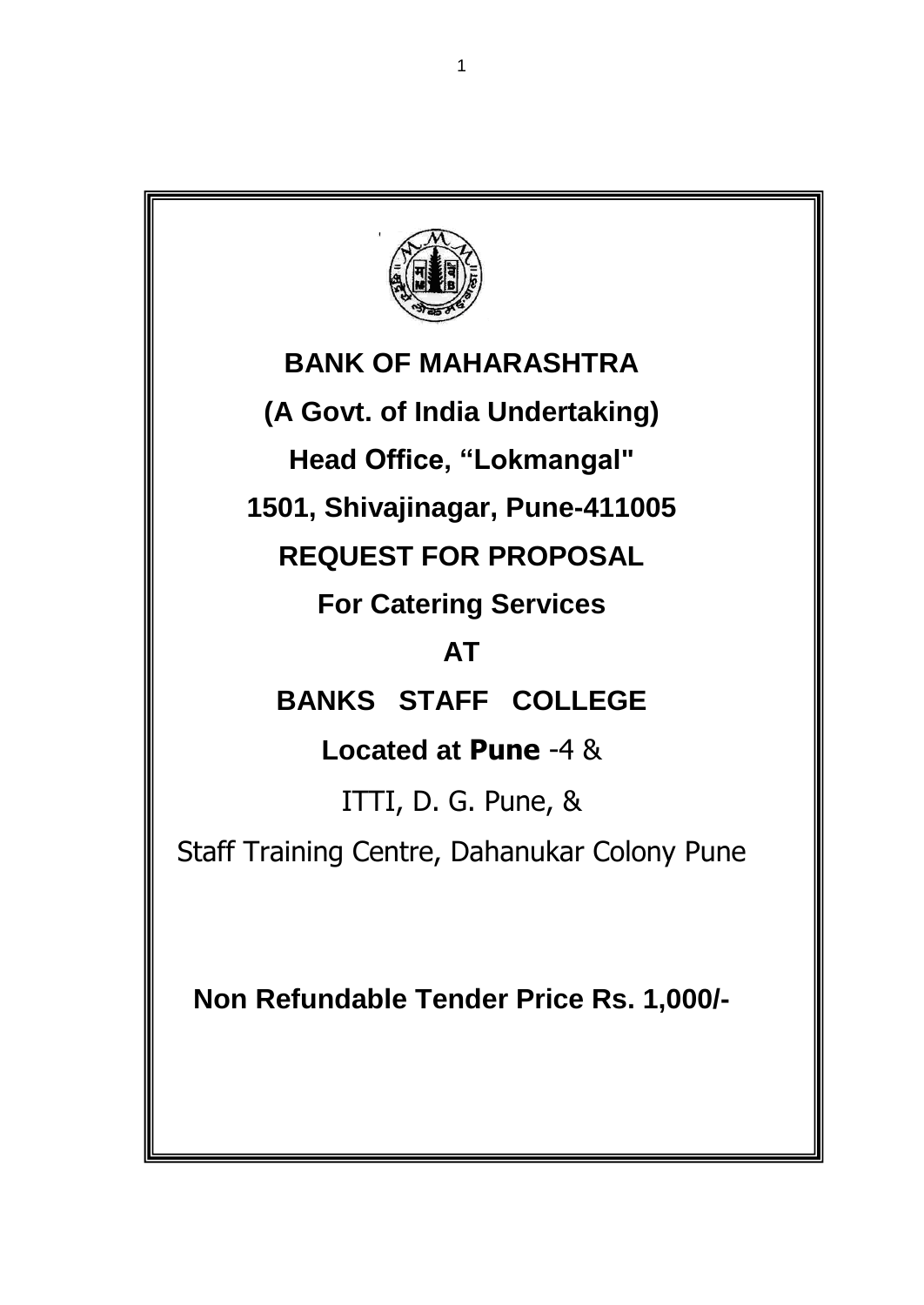### **INDEX**

| <b>Sr. N.</b> | <b>Particulars</b>                                                                      | Page Nos.  |
|---------------|-----------------------------------------------------------------------------------------|------------|
| -01           | <b>Tender Notice</b>                                                                    | $3$ to $6$ |
| 02            | <b>SCOPE OF THE WORK</b>                                                                | 07         |
| 03            | Draft of letter to be submitted by the contractor along<br>with the tender - Annexure-1 | 08         |

## **PART I- TECHNICAL BID**

| 04 | <b>Technical bid ---Annexure-II</b>              | 09 to 10 |
|----|--------------------------------------------------|----------|
| 05 | <b>Eligibility Criteria- Annexure III</b>        | 11       |
| 06 | <b>Prequalification criteria</b>                 | 12       |
| 07 | <b>Articles of Agreement-</b>                    | 13 to 14 |
| 08 | <b>General conditions of contract Annexure-A</b> | 15 To 20 |

## **PART II- Price Bid**

| l 09 | <b>Financial Bid Annexure -- B</b> | 74<br>to |
|------|------------------------------------|----------|
|      |                                    |          |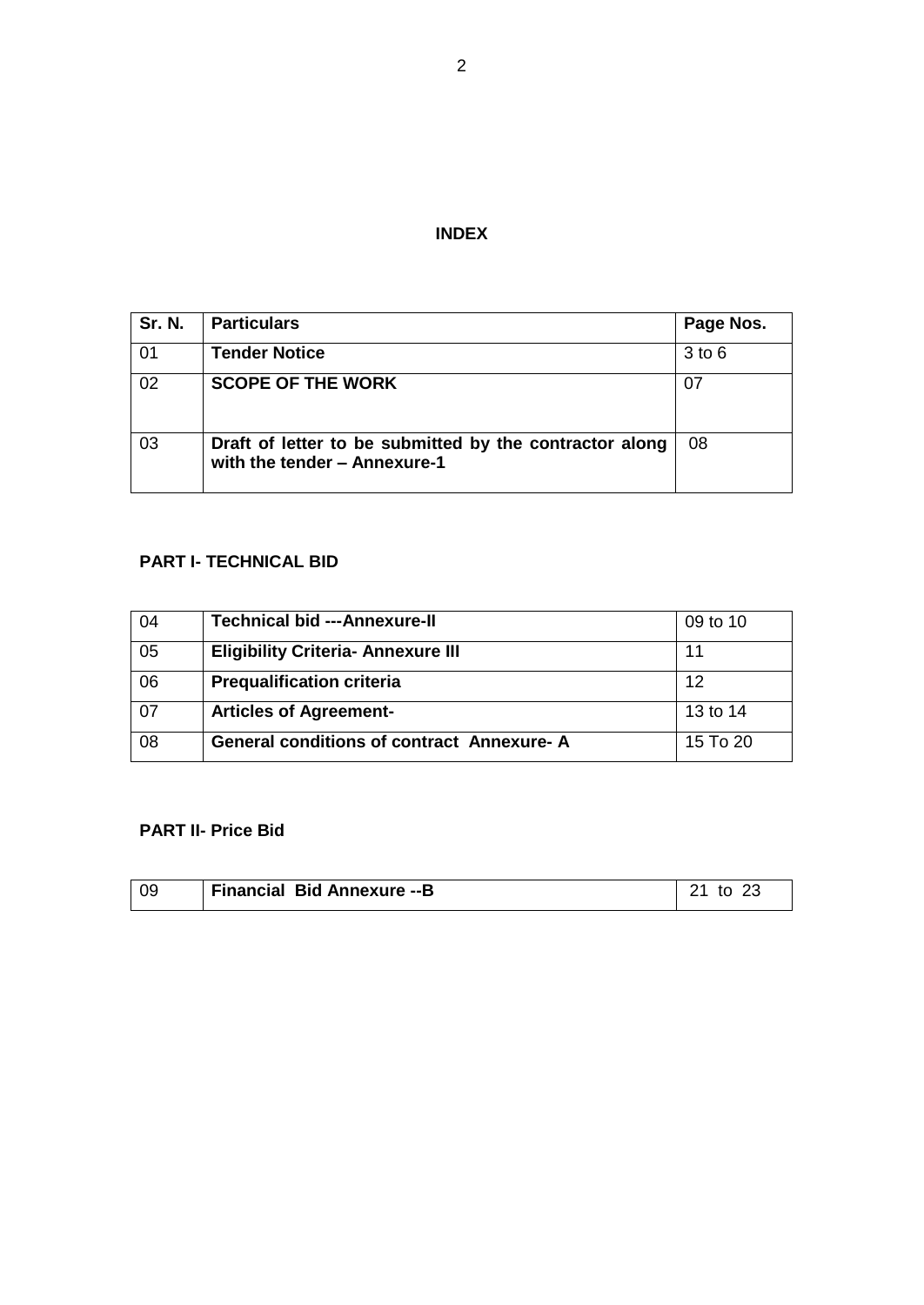## **BANK OF MAHARASHTRA (GOVT. OF INDIA UNDERTAKING) Corporate Services Department (H.O. ' Lokmangal ' 1501, Shivajinagar, Pune 411005)**

#### **1) TENDER NOTICE**

Bank of Maharashtra invites sealed offers through advertised Tender enquiry in prescribed format in two bid system i.e. **Technical bid and Financial bid** for providing catering services to their (a)**Staff Training College , Lane no. 11 , Prabhat Road , Pune- 411 004.** (b) Staff Training College Dahanukar Colony, (Award Staff training Centre) (c) ITTI Centre at Deccan Gymkhana Pune. The details are as under:

The contractor should have minimum experience of 3 years as on 31/03/2019 for providing catering services to approximately minimum 100 persons to Government organizations, Reputed Private sector institutions or any commercial organization like Bank, Insurance companies, Govt, offices, NIBM, CAB, NIA etc. . . .in Pune city area**.**

- **1)** Name of the work; Providing catering services i.e. bed tea, breakfast, lunch, afternoon tea, evening tea, snacks, dinner & tea/ snacks during intervals to the participants /staff/guests etc. at Banks premises at the following address. **Staff Training College, Lane No 11, Prabhat Road, Pune- 411004. Staff Training College, Dahanukar colony Pune, and ITTI Deccan Gymkhana branch Pune.**
- 2) Earnest money **(EMD**) Rs- **25000**/( Rs- Twenty thousand only ) in the form of Bankers DD/PO favouring Bank of Maharashtra drawn on a Nationalized bank, payable **at Pune**.
- 3) Period of the contract; **12 Months**.
- 4) Following facilities will be provided to the agency at STC at Prabhat Road Pune and STC at Dahanukar Colony Pune.
	- 1. Water
	- 2. Electricity (for lighting only)
	- 3. Basic Kitchen equipments
	- 4. Furniture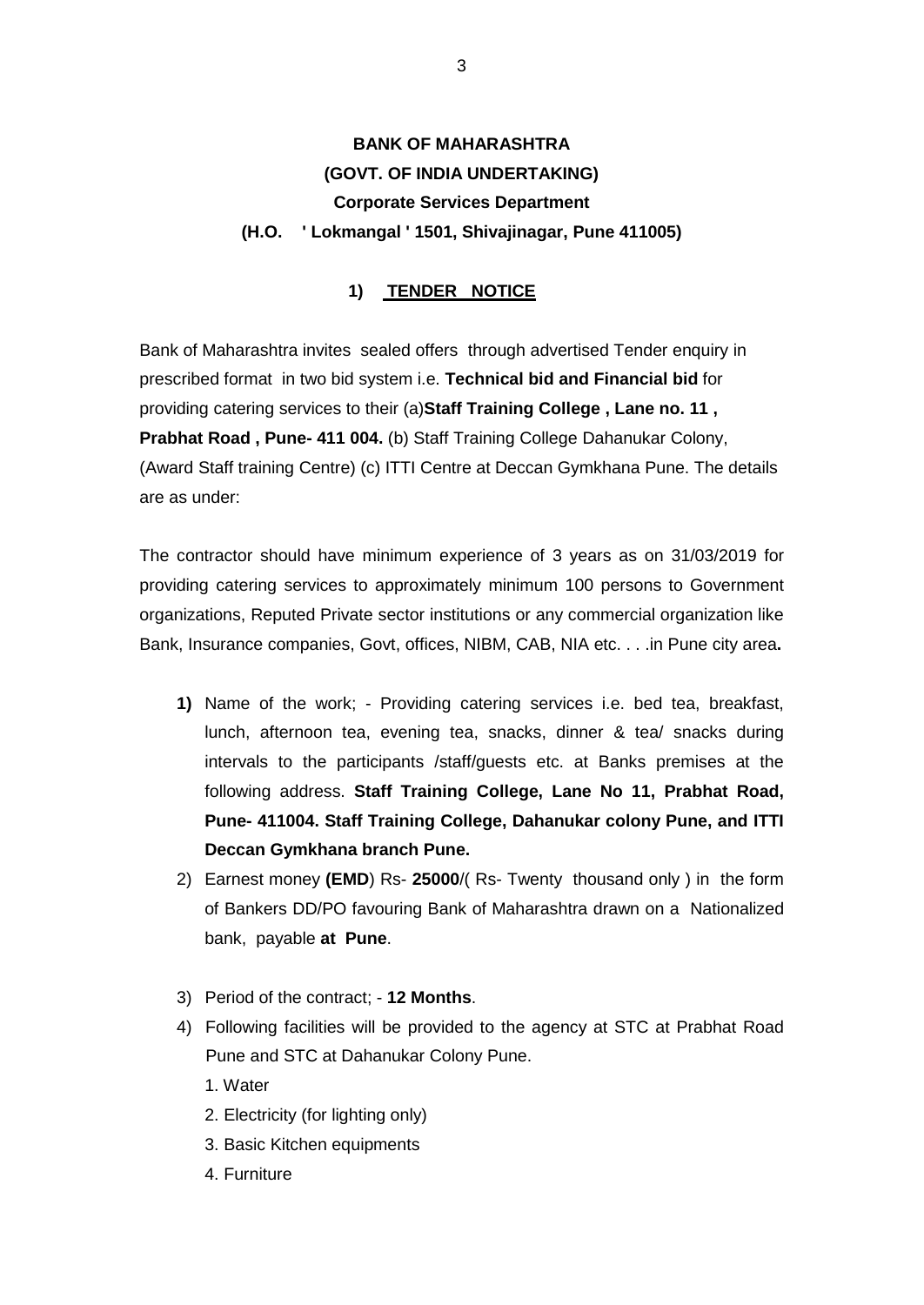5. Cooking gas/fuel commercial connection- actual cost of LPG will be borne by the Agency at STC Prabhat Road Pune and STC Dahanukar colony Pune.

- 5) **Cost of blank tender forms: - Rs- 1000/-only. (Non Refundable) In the form of PO/Demand draft favouring Bank of Maharashtra' payable at Pune to be paid at the time of submitting the tender. Blank tender forms can be downloaded from our website**
- **6) Date of pre- bid meeting**; 13.05.2019 at **3.30 p.m**.
- 7) Last date of submission of tender: 15.05.2019 **up to 2.30 p.m.**
- 8) Date & time of opening of technical bid:-15.05.2019 **at 4.00 p.m.**
- 9) Date & time of opening of financial bid: **To be informed separately**.
- 10) Place of collection, submission & : Bank of Maharashtra, Opening of tender documents Corporate Services, Lokmangal 1501, Shivajinagar, Pune 411005

The Tender/bid shall be submitted in **TWO Bid System**. The first envelope which is to be marked as **"A"** shall contain **EMD** as stated above. The second envelope which is to be marked as **"B"** shall contain the **TECHNICAL BID** as specified in the bid document. The third envelope which is to be marked as **"C"** shall contain **FINANCIAL BID. All the three envelopes be placed in one big envelope which is to be super scribed as "Tender for Catering Services at STC"** Prabhat Road, STC Dahanukar and ITTI Deccan Gymkhana and the said envelope duly sealed should be submitted to Assistant General Manager, Corporate Services Department, Lokmangal, 1501 Shivajinagar,Pune-411005 on or before 15.05.2019. by 2.30 p.m.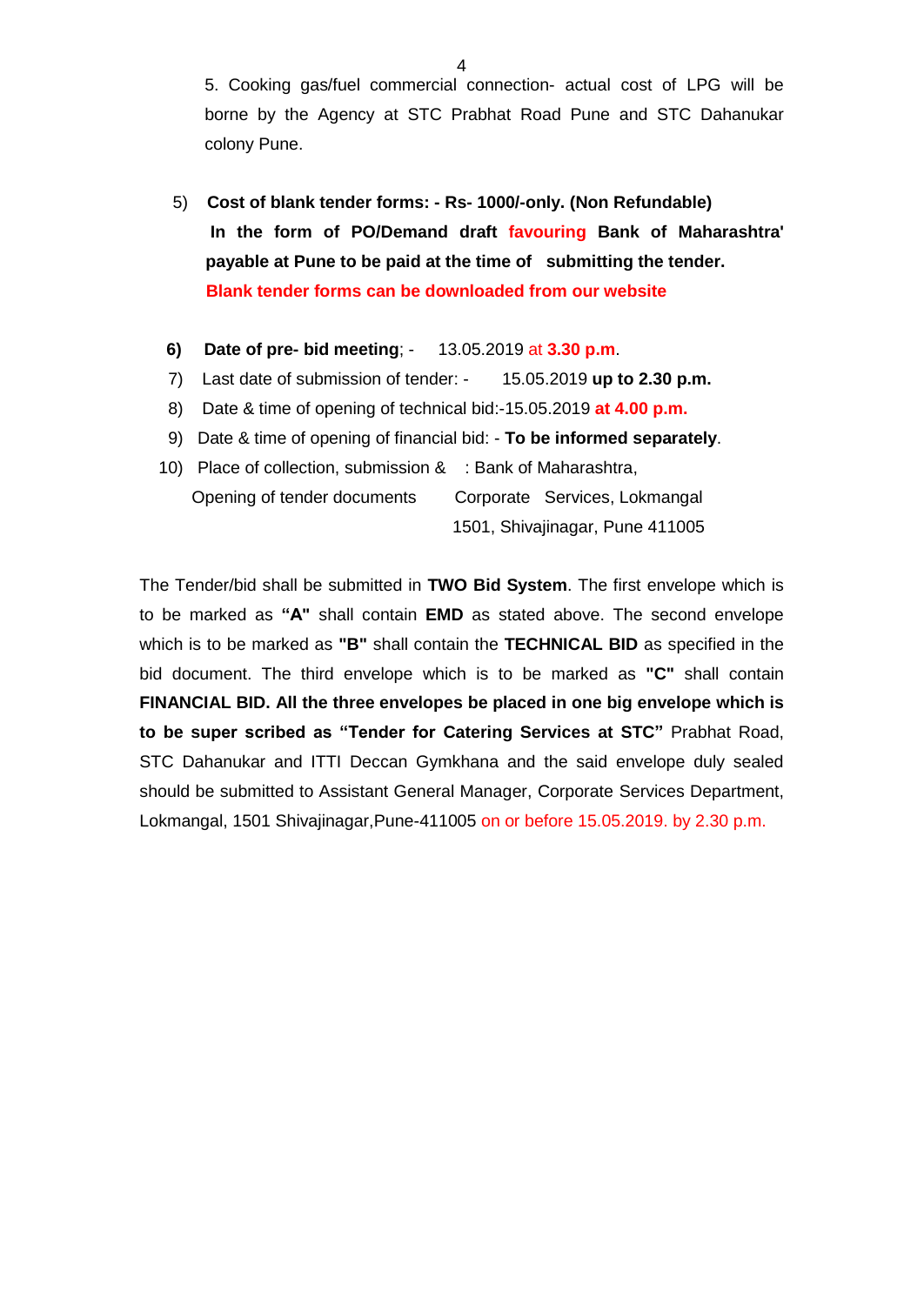The technical bids should accompany the DD for earnest money (EMD). Technical Bids will be opened before the tender opening committee at 4.00 p.m. on  $-$ 15.05.2019 at Lokmangal Head Office Pune 411005 in the presence of bidders who will remain present as mentioned under serial no.10 on page 4.

The tenders without requisite EMD or EMD in any other form prescribed [say cheque etc] will be rejected. The unsigned tender/bid will be rejected.

#### **The bidders to note that:--**

- **1) Bank of Maharashtra reserves the right to accept or reject any tender without assigning any reason.**
- 2) If the space provided in the tender/proforma is insufficient for giving full details, the same may be given on a separate sheet of paper.
- 3) Information furnished to the Bank will be kept as strictly confidential.
- 4) Decision of Bank of Maharashtra regarding selection of catering service provider will be final and binding and no further correspondence will be entertained.
- 5) Intending Catering service providers are requested to read the proforma carefully before filling the particulars.
- 6) Incomplete tender/application will not be considered.
- 7) Information / details furnished by catering service providers, if found to be false at any time in future or any information is willingly / unwillingly withheld, if comes to the notice of the Bank at any point of time, the assignment can be cancelled immediately.
- 8) Where ever copies of documents are required to be furnished, these should be certified copies.
- **9) Cost of the tender/application form is Rs.1000.00** which is non refundable & to be paid by way of Pay Order / Demand Draft **favouring Bank of Maharashtra payable at PUNE and attached with the tender /application.**
- 10) The Tender/Application shall be submitted strictly in the format as mentioned along with the supporting documents.
- **11)** The tender/application shall be signed by the person/s on behalf of the organization having necessary Authority/ Power of Attorney to do so. **Each page of the application needs to be signed. A copy of Power of Attorney / Memorandum of association (Wherever applicable) shall be furnished along with application.**
- 12) Completed tender document should be submitted to Assistant General Manager, Corporate Services department, Lokmangal, 1501 Shivaji nagar, Pune- 411005 **on or before – 15.05.2019 by 2.30 p.m.**
- 13) It is necessary that catering service provider must have full set up for providing satisfactory canteen services for the last three years at Pune.
- 14)The financial bids of those bidders only will be opened who have Submitted DD of requisite amount towards EMD & whose bids are found to be satisfactory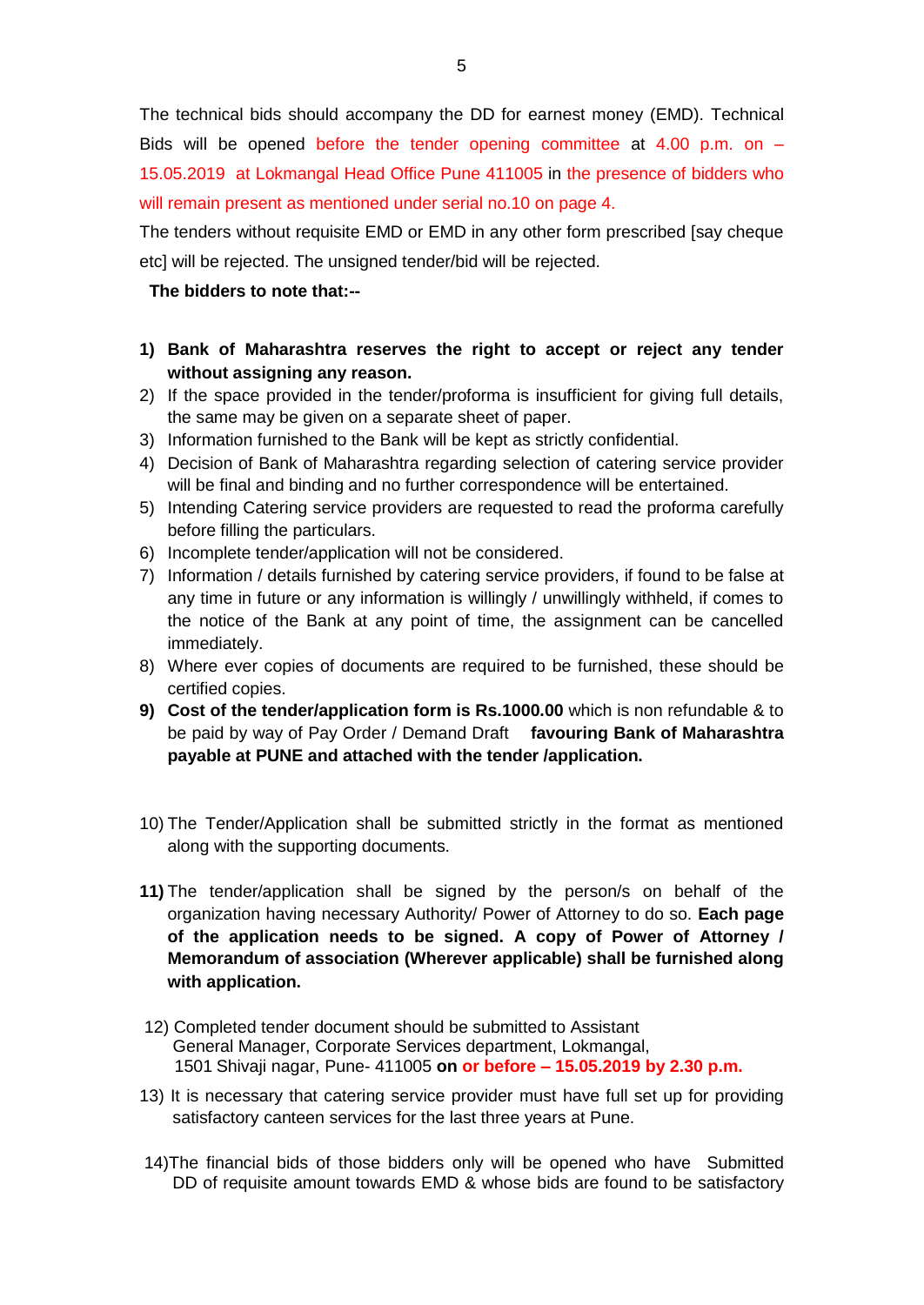on various parameters as decided by the technical committee of the bank. Banks decision in this regard will be final and binding on the bidders.

15) The tenders received after the last date and time of submission are liable for rejection. The Bank reserves the right to accept or reject any or all the tenders without assigning any reasons thereof.

 Assistant General Manager, Corporate Services, Bank of Maharashtra, Lokmangal 1501 Shivaji Nagar Pune-411005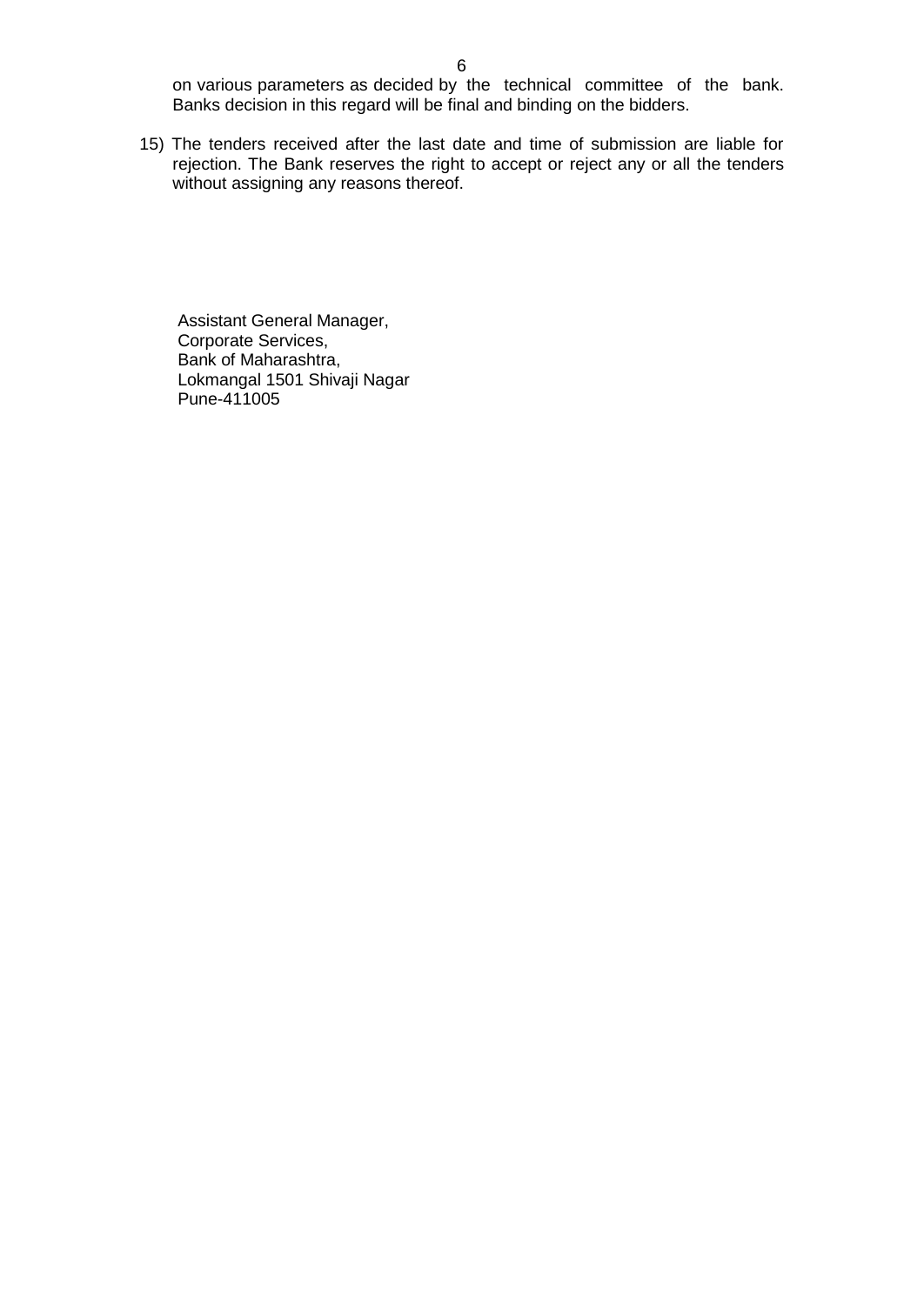#### **2) Scope of the work**

- 1) To provide catering services i.e. morning tea, breakfast, lunch, afternoon tea /evening tea, snacks, dinner & tea during morning & afternoon intervals to the participants /staff / guests at the banks premise at Staff College, at Prabhat Road, Lane no 11,Pune 411004.as per terms & conditions detailed in the Annexure " A " of articles of agreement attached herewith.
- 2) To provide catering services i.e. morning tea, breakfast, lunch, afternoon tea /evening tea, snacks, dinner & tea during morning & afternoon intervals to the participants /staff / guests at the banks premise at Staff Training Centre, Dahanukar Colony Kothrud ,Pune-38 .as per terms & conditions detailed in the Annexure " A " of articles of agreement attached herewith.
- 3) To provide catering services i.e. lunch, afternoon tea, evening tea / snacks & tea during morning & afternoon intervals to the participants / staff / guests to ITTI Deccan Gymkhana Pune.
- **4)** The details of the menu are given in Annexure "B". The bidder has to furnish details of daily menu with rates for respective items i.e. for morning tea, breakfast lunch, afternoon tea, evening tea, snacks dinner etc. as also the total amount in words & figures .Tea means tea with sugar, without sugar, coffee or milk. This will form the financial bid & it should be submitted in the separate sealed cover, super- scribing "Financial Bid for provision of Catering services ". **No other document paper shall be attached to financial bid.**
- 5) Number of participants for whom the food services are required to be Provided varies from 10 to 60 at each Centre.

 **The Bank reserves the right to accept or reject any or all the tenders without assigning any reasons thereof**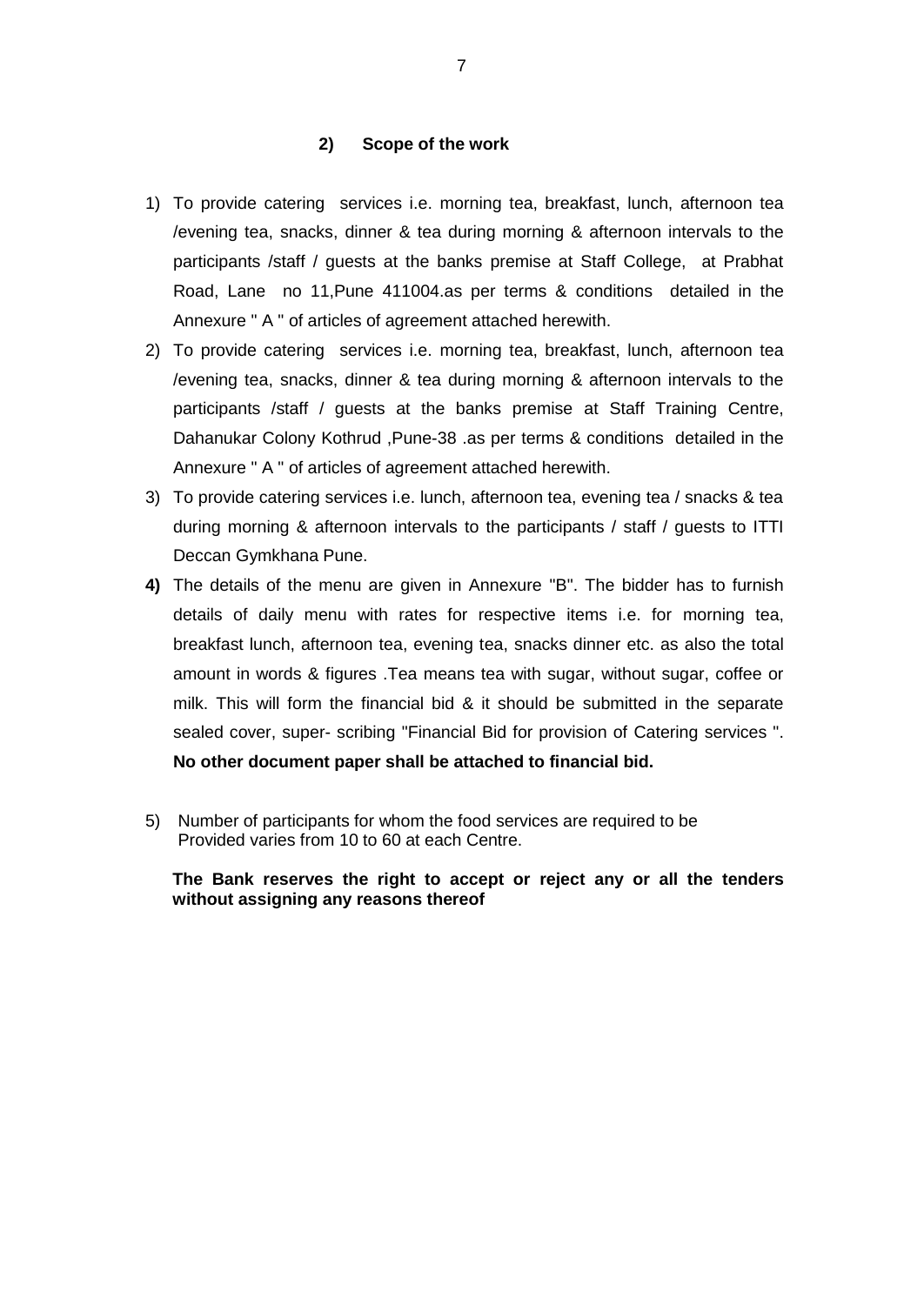#### **ANNEXURE I**

To,

The Assistant General Manager, Bank of Maharashtra, Corporate Services Department, Central Office, Pune - 411005

#### Sub: Tender for providing Catering services at

- (a) Staff Training College, Lane no 11, Prabhat Road, Pune; 411004
- (b) Staff Training Centre Dahanukar Colony Pune.
- (c) ITTI Deccan Gymkhana Pune 4.

Ref: Tender Notice Published in Daily News paper on \_\_\_\_\_\_\_\_\_\_\_\_\_\_\_\_\_\_\_\_\_\_\_\_\_\_\_\_

With respect to the tender notice published in above mentioned daily news paper, l/ we hereby submit my/ our tender in a required format.

I/We enclose herewith a DD for RS- 25000/- bearing no --------dated------drawn ----- towards Earnest Money Deposit which is enclosed with Technical bid.

We are also enclosing a DD/PO no------ dated---------for Rs.1000/- being cost of application which is not refundable.

l/We have adhered to the requirements prescribed by the Bank. l/We have carefully gone through the guidelines terms and conditions and prescribed format carefully and l/We accept the same without any alterations/ modifications.

I/We understand that Bank is not bound to accept the lowest or any tender that it may receive.

Yours faithfully,

Signature & Seal of Catering Service Provider.

Date; - Address;-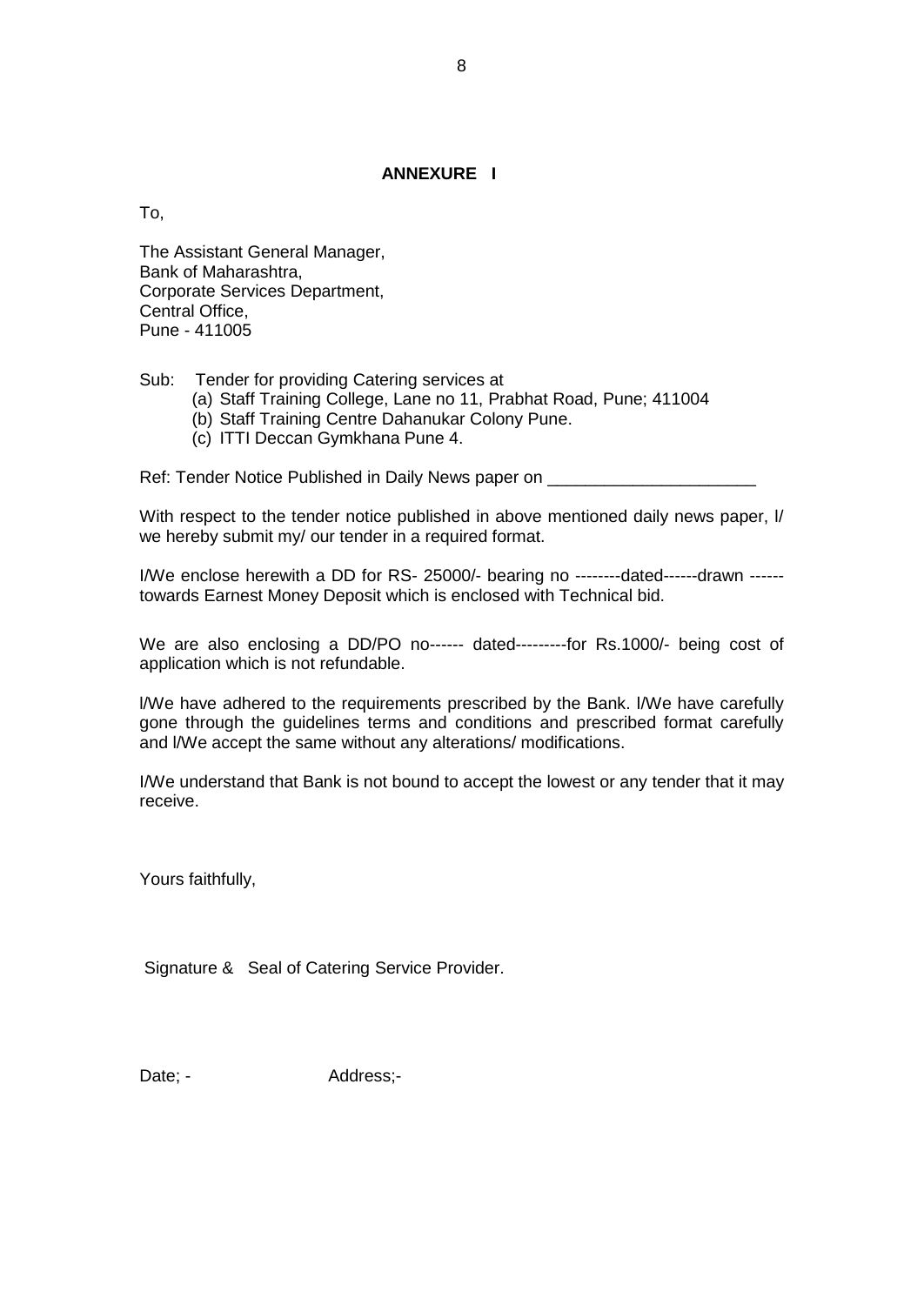#### **TECHNICAL BID**

## **ANNEXURE – II**

## Following details are to be submitted by the Contractor.

|                | S.No Name and address of the Contractor                       |                                      |
|----------------|---------------------------------------------------------------|--------------------------------------|
| 1              | Name and registered address of the                            |                                      |
|                | proprietor/ partner/Co, phone no & cell no,                   |                                      |
|                | Email, etc.                                                   |                                      |
| 2              | Details of the experience in the field                        |                                      |
|                | of running and maintaining the catering                       |                                      |
|                | services.                                                     |                                      |
| 3              | Details of such contracts undertaken                          |                                      |
|                | in the past. Present status of such                           |                                      |
|                | contracts along with the copies of                            |                                      |
|                | Award of contract, duration of the said                       |                                      |
|                | contract, certificate of appreciation, if any,                |                                      |
|                | land<br>if<br>the<br>reasons<br>contracts<br>are              |                                      |
|                | discontinued.                                                 |                                      |
| 4              | Income tax clearance certificate for 3                        |                                      |
|                | years /declaration of the firm and/or of the 2016, 2017, 2018 |                                      |
|                | Proprietor / partner of no dues certificate                   |                                      |
| 5              | <b>Statutory Details</b>                                      |                                      |
|                | (Photocopies to be attached)                                  |                                      |
|                | Registration number of the firm (as                           |                                      |
|                | per Shop & Establishment Act)                                 |                                      |
|                | Registration number under the                                 |                                      |
|                | <b>Contract Labour Act</b>                                    |                                      |
|                | Registration number under Labour                              |                                      |
|                | <b>Welfare Act</b>                                            |                                      |
|                | PAN No                                                        |                                      |
|                | <b>RPFC Registration number</b>                               |                                      |
|                | <b>ESI- Registration number</b>                               |                                      |
|                | VAT- Registration number                                      |                                      |
|                | <b>GST Registration number</b>                                |                                      |
| 6              | Details of registration with Public                           |                                      |
|                | Health Department, PMC to run and                             |                                      |
|                | Maintain the Catering Services. Food &                        |                                      |
|                | Drugs License                                                 |                                      |
| $\overline{7}$ | Details of Catering Services if owned                         |                                      |
|                | or maintained on contract basis by                            | Details be submitted as per Form - A |
|                | the firm / proprietor                                         | given below                          |
|                |                                                               |                                      |

 **contd on page 10**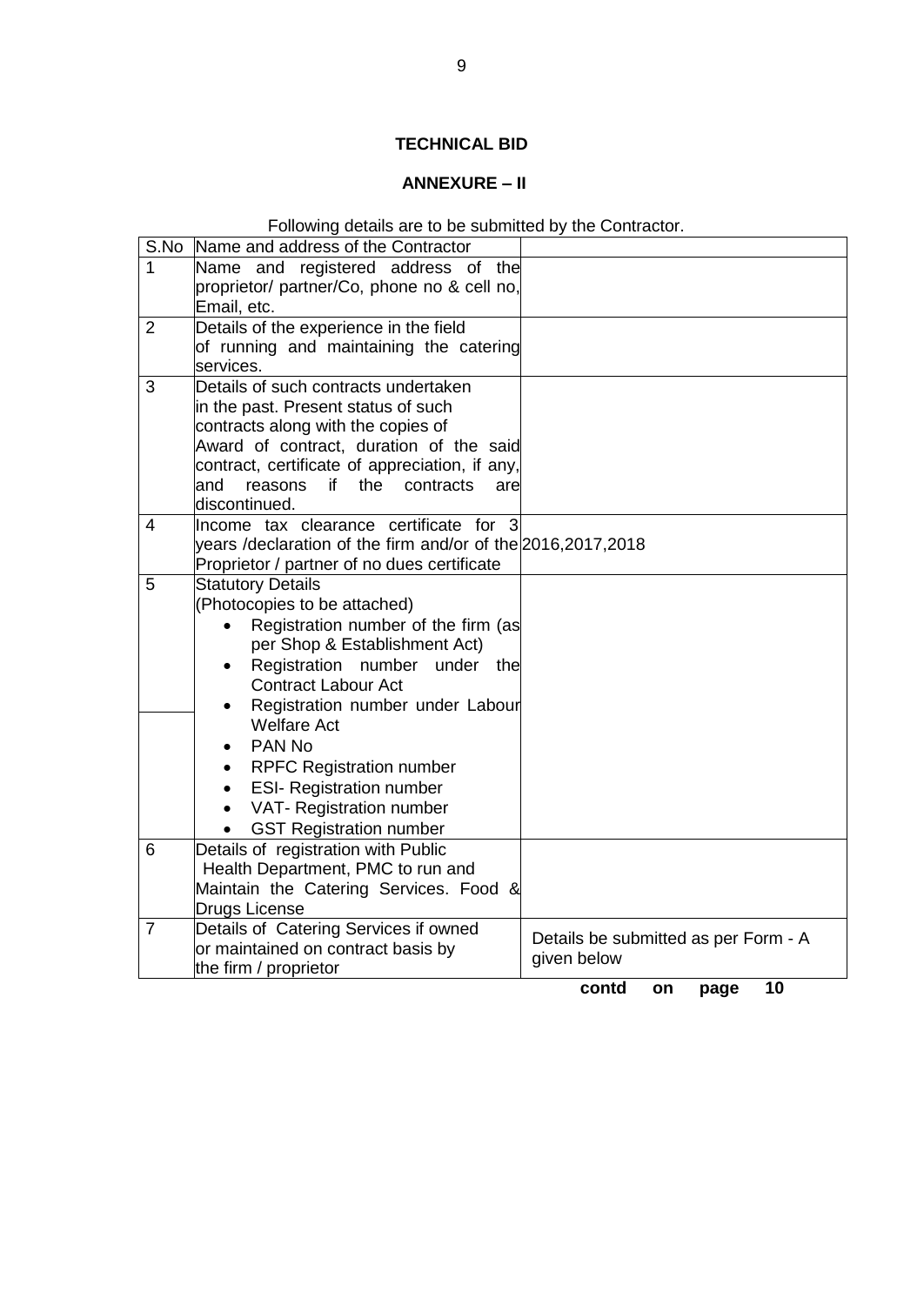#### **EXPERIENCE OF THE FIRM/PROPRIETOR/PARTNERS-**

#### **1) In providing catering services.**

#### **FORM** – A

| Sr.<br>No. | Name &<br>address<br>of the<br>Catering<br><b>Services</b><br>provider | Capacity<br>per day for<br>which<br>services<br>Rendered.<br>serving From<br>Such<br>as | Period<br>To | Reasons for<br>discontinuation point of time<br>if presently not Contractor was<br>owned or<br>maintained | Whether at any<br>license of the<br>cancelled by<br>any GOVT.<br>agency. If yes, |
|------------|------------------------------------------------------------------------|-----------------------------------------------------------------------------------------|--------------|-----------------------------------------------------------------------------------------------------------|----------------------------------------------------------------------------------|
|            |                                                                        | Tea/tea/<br>morning<br>coffee,<br>breakfast,<br>lunch, snacks dinner<br>etc.            |              |                                                                                                           | then provide<br>the date of<br>llatest renewal<br>with sufficient<br>proof.      |
|            |                                                                        |                                                                                         |              |                                                                                                           |                                                                                  |

The information of the units which are presently managed & also which were managed previously shall be submitted in the prescribed format along with the documentary evidence in the form of work order / experience certificate from the owner.

2) Qualification & Experience of the key personnel working in the firm

| I SR NO | NAME OF<br>PERSONNEL | <b>QUALIFICATION</b> | EXPERIENCE REMARKS |  |
|---------|----------------------|----------------------|--------------------|--|
|         |                      |                      |                    |  |
|         |                      |                      |                    |  |
|         |                      |                      |                    |  |

3) List of minimum personnel required – including supervisors proposed to be deployed for performing the contract work.

| R NO | <b>CATEGORY</b><br>OF<br>PERSONNEL | <b>TYPE OF</b><br>WORK TO BE   PERSONNEL<br><b>DONE</b> | NO OF | <b>REMARKS</b> |
|------|------------------------------------|---------------------------------------------------------|-------|----------------|
|      |                                    |                                                         |       |                |
|      |                                    |                                                         |       |                |
|      |                                    |                                                         |       |                |

Date:

Place:

Seal & Signature of the Service Provider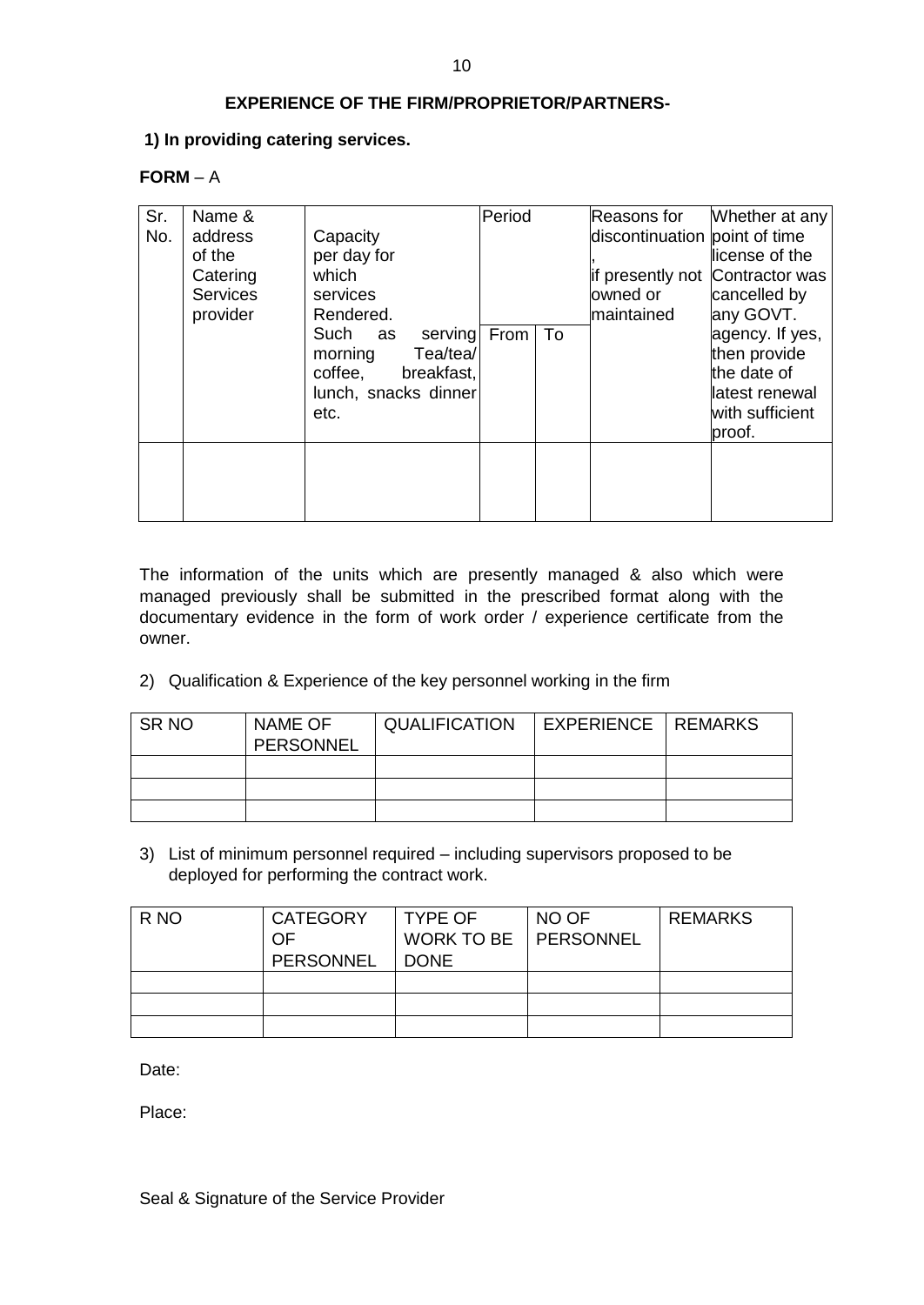#### **ANNEXURE – III**

#### **ELIGIBILTY CRITERIA**

The contractor should have the minimum of 3 years' experience as on 31.03.2019 in providing catering services to approximately 100 persons of government organizations, reputed private sector institutions or any reputed commercial organizations like Bank, insurance offices, govt. offices, NIBM,CAB, NIA etc, in Pune city area are only eligible for the submission of tender.

- 1. The successful bidder will have to deposit a performance security deposit of **Rs.50000/-** within a period of 7 days from the acceptance.
- **2.** The contractor should submit Technical Bid & Financial Bid in **separate sealed Envelope.**
- 3. The Technical bid should accompany a DD of Rs.25,000/ drawn on any Nationalized Bank in the Name of Bank of Maharashtra, payable at Pune as earnest money (EMD).. In case of unsuccessful bidder the said EMD would be returned / refunded. It will not earn any interest.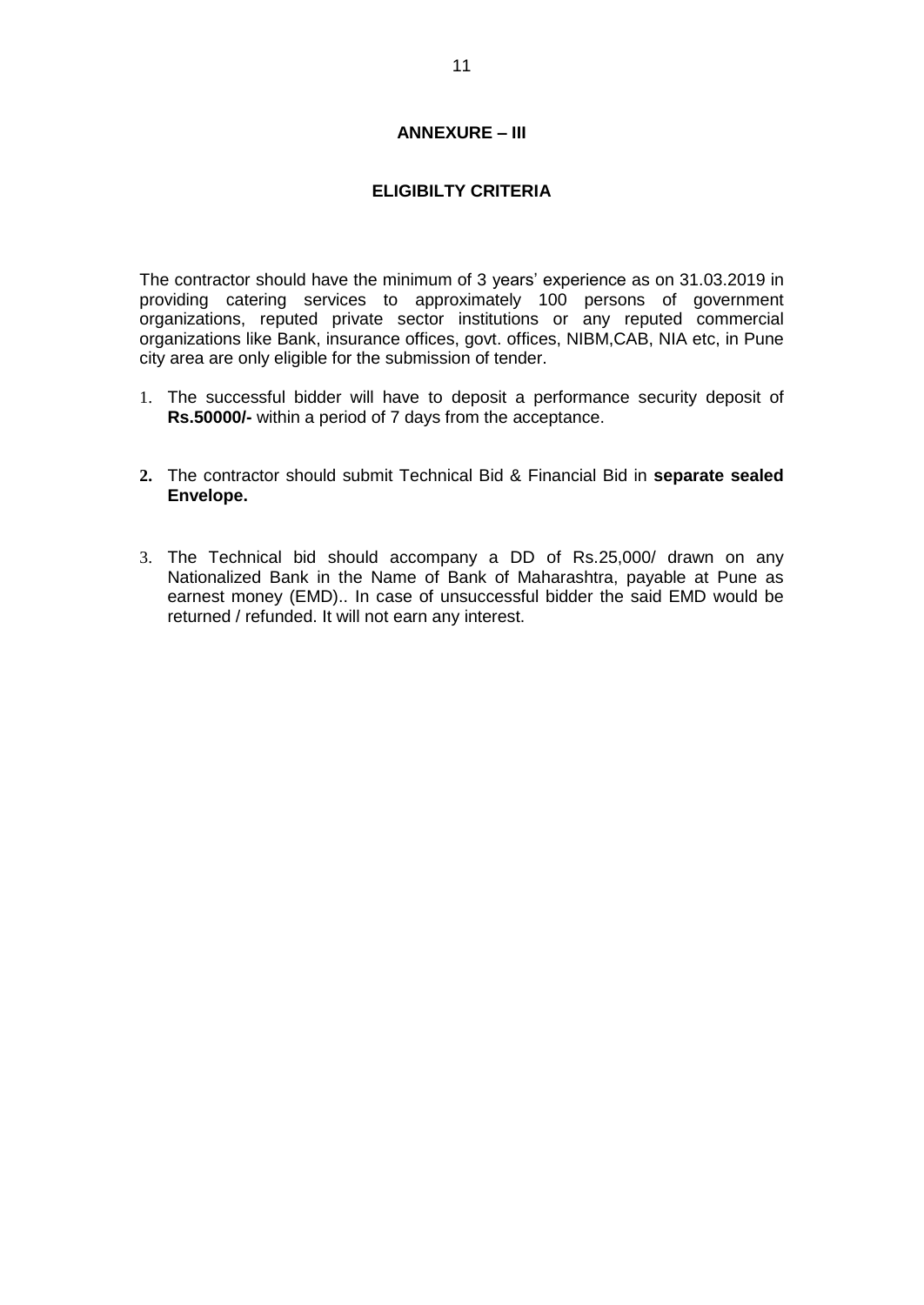| Sr.            | <b>Criteria</b>                                                                                                                                                                                                                                                                                                                                                                                |         | <b>Weight ages</b> | <b>Self</b> |
|----------------|------------------------------------------------------------------------------------------------------------------------------------------------------------------------------------------------------------------------------------------------------------------------------------------------------------------------------------------------------------------------------------------------|---------|--------------------|-------------|
| No.            |                                                                                                                                                                                                                                                                                                                                                                                                |         |                    | rating      |
| $\mathbf{1}$   |                                                                                                                                                                                                                                                                                                                                                                                                |         |                    | marks       |
|                | Experience in providing catering<br>services                                                                                                                                                                                                                                                                                                                                                   | 9 marks | 15                 |             |
|                | Experience upto 5 years                                                                                                                                                                                                                                                                                                                                                                        | 3 marks |                    |             |
|                | 5 to 10 years                                                                                                                                                                                                                                                                                                                                                                                  | 5 marks |                    |             |
|                | 10 to 15 years                                                                                                                                                                                                                                                                                                                                                                                 | 7 marks |                    |             |
|                | Above 15 years                                                                                                                                                                                                                                                                                                                                                                                 | 9 marks |                    |             |
|                | Government body/ PSUs catering<br>experience                                                                                                                                                                                                                                                                                                                                                   | 3 marks |                    |             |
|                | 3 to 5 years                                                                                                                                                                                                                                                                                                                                                                                   | 1 marks |                    |             |
|                | 5 to 10 years                                                                                                                                                                                                                                                                                                                                                                                  | 2 marks |                    |             |
|                | 10 years & above                                                                                                                                                                                                                                                                                                                                                                               | 3 marks |                    |             |
|                | Catering experience in training<br>institutions                                                                                                                                                                                                                                                                                                                                                | 3 marks |                    |             |
|                | 3 to 5 years                                                                                                                                                                                                                                                                                                                                                                                   | 1 marks |                    |             |
|                | 5 to 10 years                                                                                                                                                                                                                                                                                                                                                                                  | 2 marks |                    |             |
|                | 10 years & above                                                                                                                                                                                                                                                                                                                                                                               | 3 marks |                    |             |
| $\overline{2}$ | Infrastructure i.e. Trained manpower, utensils/<br>crockery / cutlery / machine etc to be provided at<br>Staff Training College Mess/Canteen.<br>Necessary documentation must be attached<br>. (Minimum 8 employees including manager,<br>any additional staff provided, 10 marks to be<br>awarded, 5 marks for utensils/crockery/cutlery &<br>2 marks each for each tea/coffee machine/ juice |         | 20                 |             |
| 3              | machine/ dosa and idly grinding /any other<br>utility machine)<br>The officials of Bank of Maharashtra will<br>conduct site visit at the workplace of the<br>tenderers on suitable dates for verifying the<br>present infrastructure, quality of food, quality of<br>services and spot feedback from the concerned                                                                             |         | 15                 |             |
| 4              | employer.<br>Quality of food to be supplied. The vendor<br>has to prepare 4 items out of the list given<br>in front of bank panel member by the cook<br>who will later on be used in case of<br>selection                                                                                                                                                                                      |         | 15                 |             |
| 5              | Hygiene - The vendor's existing location will be<br>visited by Bank's official to check present<br>standard of hygiene.                                                                                                                                                                                                                                                                        |         | 20                 |             |
| 6              | Any other details like Awards, Felicitations,<br>certificate of merits and good work done (At<br>least two)                                                                                                                                                                                                                                                                                    |         | 15                 |             |
|                | <b>TOTAL</b>                                                                                                                                                                                                                                                                                                                                                                                   |         | 100                |             |

**NOTE**: Criteria/parameters mentioned above are the just minimum requirements. The Bank at its discretion may upgrade the criteria. No complaint on this account will be entertained. Contractors/professional/vendors scoring **50 marks & above** will only be considered for pre-qualification .The financial bid of those who qualify ,will only be opened and the lowest bidder may be offered the contract. However decision of the bank in this respect shall be final.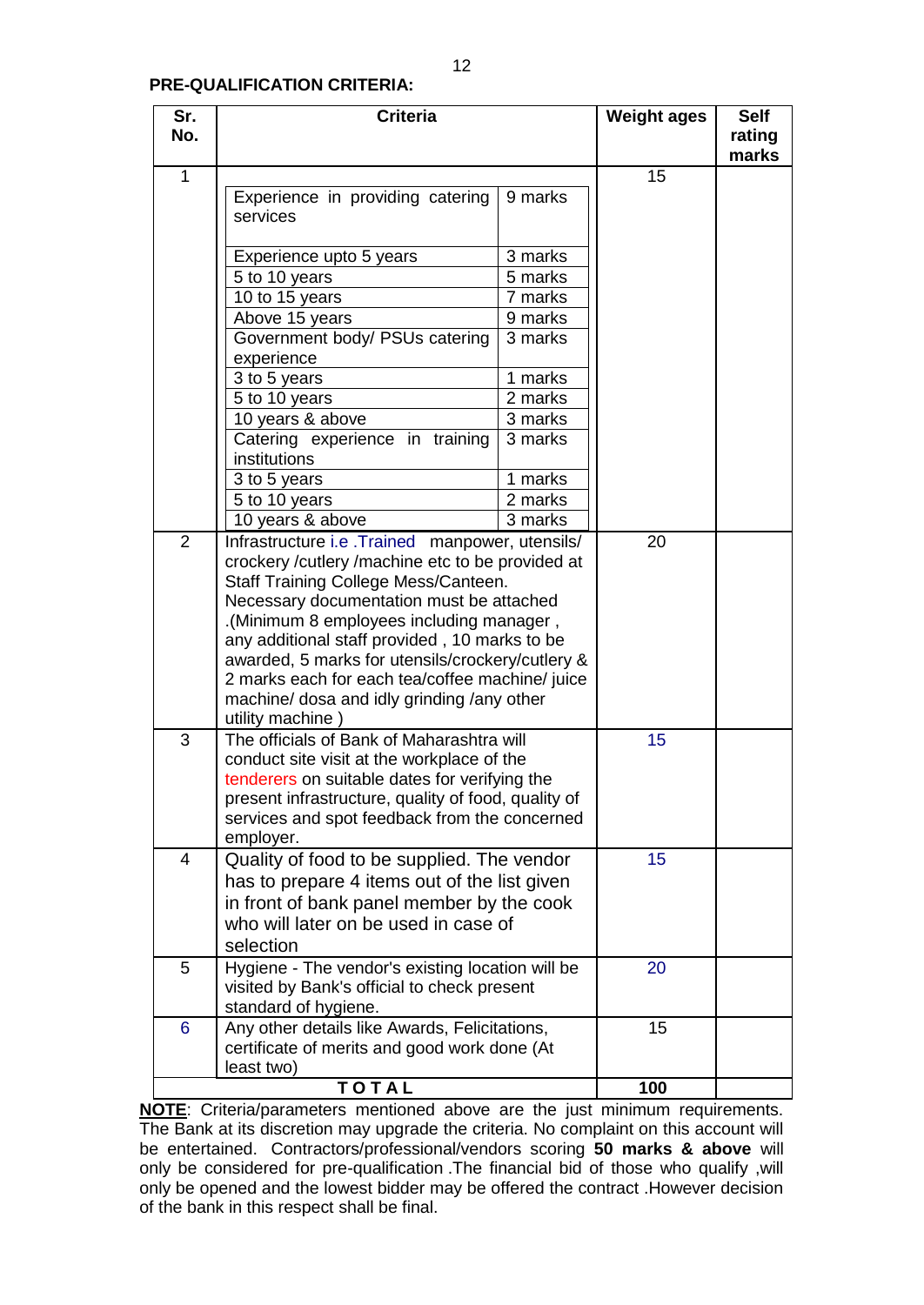#### **ARTICLES OF AGREEMENT**

THIS AGREEMENT is made on this**\_\_\_\_\_ day of \_\_\_\_\_\_\_\_\_ 2019, at Pune**,

BETWEEN

BANK OF MAHARASHTRA, a Banking company constituted under the Banking Companies (Acquisition and Transfer of Undertakings) Act, 1970 and having its Head Office at "Lokmangal, 1501, Shivajinagar, Pune, 411005 and having its staff training college at Prabhat Road 9th Lane Pune 411 004 (hereinafter called "**The Bank**") which expression shall unless the context does not so admit, include its successors and assigns, on the one Part, and

**M/s-,** a Service provider/Company/Firm constituted under the Companies Act 1956, and having its Registered Office at

(Hereinafter called "**THE CONTRACTOR**") which expression shall unless repugnant to the context or meaning thereof include its successors and assigns on the Other Part

WHEREAS the Bank desirous of entrusting the work of providing of catering services (hereinafter called the Work) at Banks premises at Staff Training College, CTS-94, Plot-10, Lane No.11, Prabhat Road, Pune--411 004.

AND WHEREAS the Contractor hereby agrees to the terms and conditions set out in the Contract and whereas the said terms and conditions of the contract have hereafter been signed by or on behalf of the parties hereto and whereas the Contractor has deposited a sum of **Rs. 30,000/- (Rs. Thirty Thousand only)** with Bank of Maharashtra as security deposit for due performance of this agreement vide

CDR No.\_\_\_\_\_\_\_\_\_ Dated \_\_\_\_\_\_\_\_\_ , at its Erandwana, Branch, Pune branch for a period of one year.

NOW IT IS HEREBY MUTUALLY AGREED AS FOLLOWS: -

1) For the consideration hereinafter mentioned the Contractor will upon and subject to the conditions annexed hereto; provide food services to the employees attending the training and / or visitors of the Bank items of menu, as stipulated in the Annexure "B" annexed herewith at all reasonable times.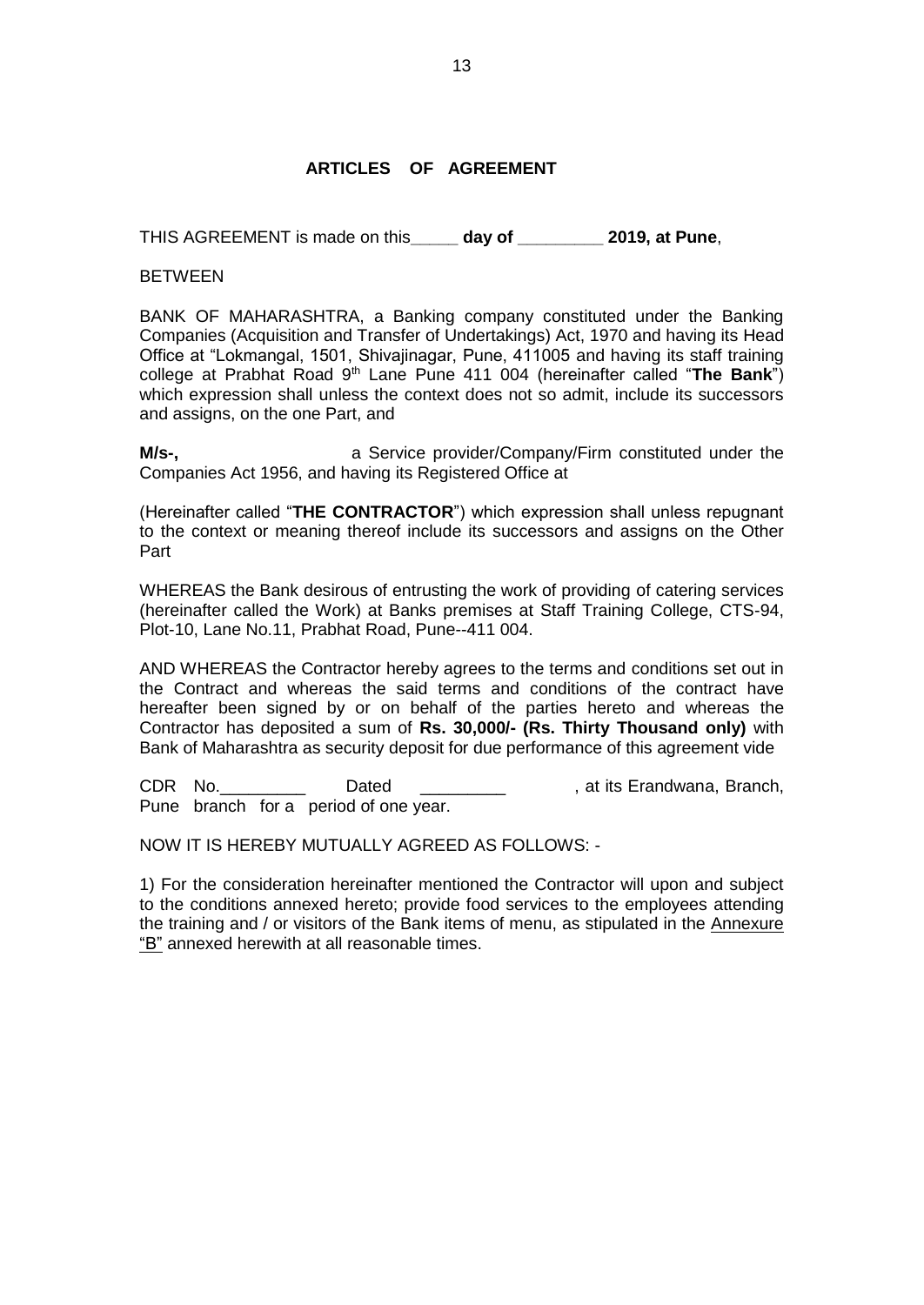2) The said conditions and Annexure "A"  $\&$  "B" thereto shall be read and construed as forming part of this agreement and the parties hereto shall respectively abide by and submit themselves to the conditions and perform the agreements on their parts respectively on such conditions contained.

In witness we set our hands on this \_**\_\_\_\_\_\_\_ day of \_\_\_\_\_\_\_\_ 2019**

1)

Signed, Sealed and Delivered by within named "**THE CONTRACTOR"** Name & Address:

Signature of the Contractor/authorized signatory with official seal.

2)

Signed, Sealed and Delivered by "**The Bank"** Bank of Maharashtra through its Constituted Attorney<br>Shri. **Shri. ,**  Deputy General Manager (Trg) & Principal, Staff Training College, Lane No.11, Prabhat Road, Pune, 411 004.

Witnesses: -

1) Signature 2) Signature

Name: - Name: - Name: - Name: - Name: - Name: - Name: - Name: - Name: - Name: - Name: - Name: - Name: - Name: -  $\sim$ 

Address: - Address:-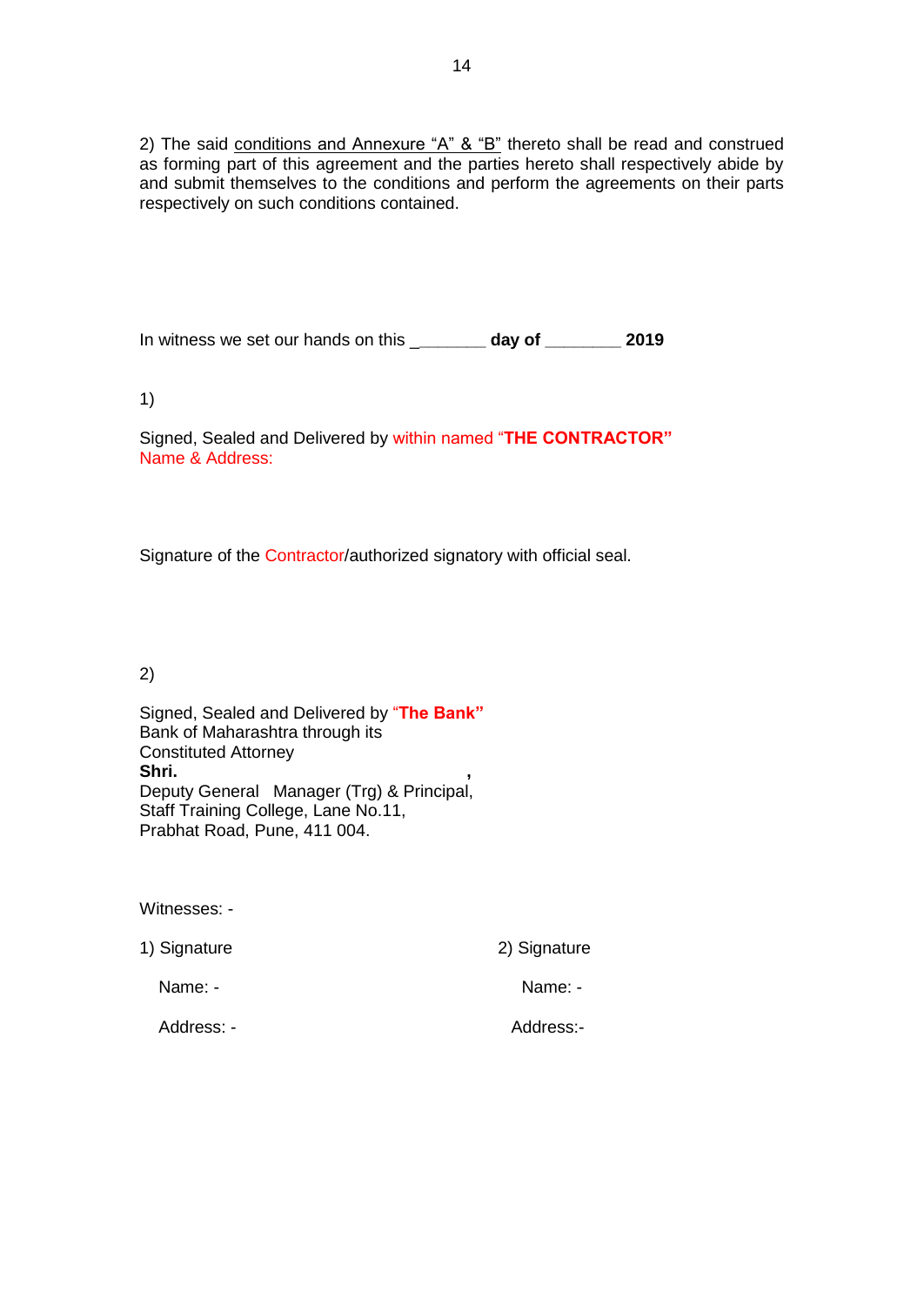#### **ANNEXURE "A"**

#### **GENERAL CONDITTIONS OF CONTRACT**

1) The contract document consists of the Agreement, the general conditions of the contract (i.e. Annexure "A'), specified menu with items of food fully described and the rates stated therefore (i.e. Annexure "B") **including other items ,** other terms & conditions & all modifications thereof incorporated in the document before execution. These form the contract.

#### 2) i) THE BANK- **Bank of Maharashtra**, **Staff Training College, Lane-11, Prabhat Road, Pune**

- ii) THE CONTRACTOR–
- 3) The Bank will provide the following facilities to the Contractor in its Premises at Staff Training College, Lane-11, Prabhat Road, Pune- 411004.
	- a. Kitchen Room
	- b. Pantry room
	- c. A small store room for storing the provisions
	- d. The dining hall with tables & chairs.
	- e. Free Water & electric supply
	- f. Cooking commercial Range with three 3 jumbo burners placed near the main kitchen wall
	- g. Gas stove -- one domestic type gas stove with twin burners
	- h. Two LPG Gas cylinders
	- i. Wet Grinder Machine –one unit
	- j. Refrigerator (king-size) about 700 liters capacity
	- k. Hot pots for keeping food warm
	- l. Four Thermos for serving bed tea.
	- m. Baine Marie (6)4+2 Round Pot) & one small size toaster
	- n. Dossa cum Chapatti Bhatti, ATTA Kneader Machine, 4 Steel trays & 100 steel curd bowls (steel wati), 2 Fly catching machines.
	- o. Separate list of items will be exchanged as and when they are handed over to the contractor for use.
	- p. One wall clock of small size.

#### **The contractor shall arrange for LPG and other ancillary or incidental requirements including utensils, vessels, porcelains, cutlery, crockery etc at his own cost.**

4) The period of contract is one year (**i.e.12 months**) **from the date of the award of the contract. It can be extended at the discretion of the Bank on same terms & conditions at mutually agreed rates for a further period of one year at a time. In no case the original contract will be allowed to be extended beyond a period of three years. If such renewal / extension is not granted by the Bank, the contract stands automatically terminated at the end of 12 months i.e. on ----------- The Bank may, however, terminate the contract for any reason prior to expiry by giving written notice of one (1) calendar month to the Contractor.**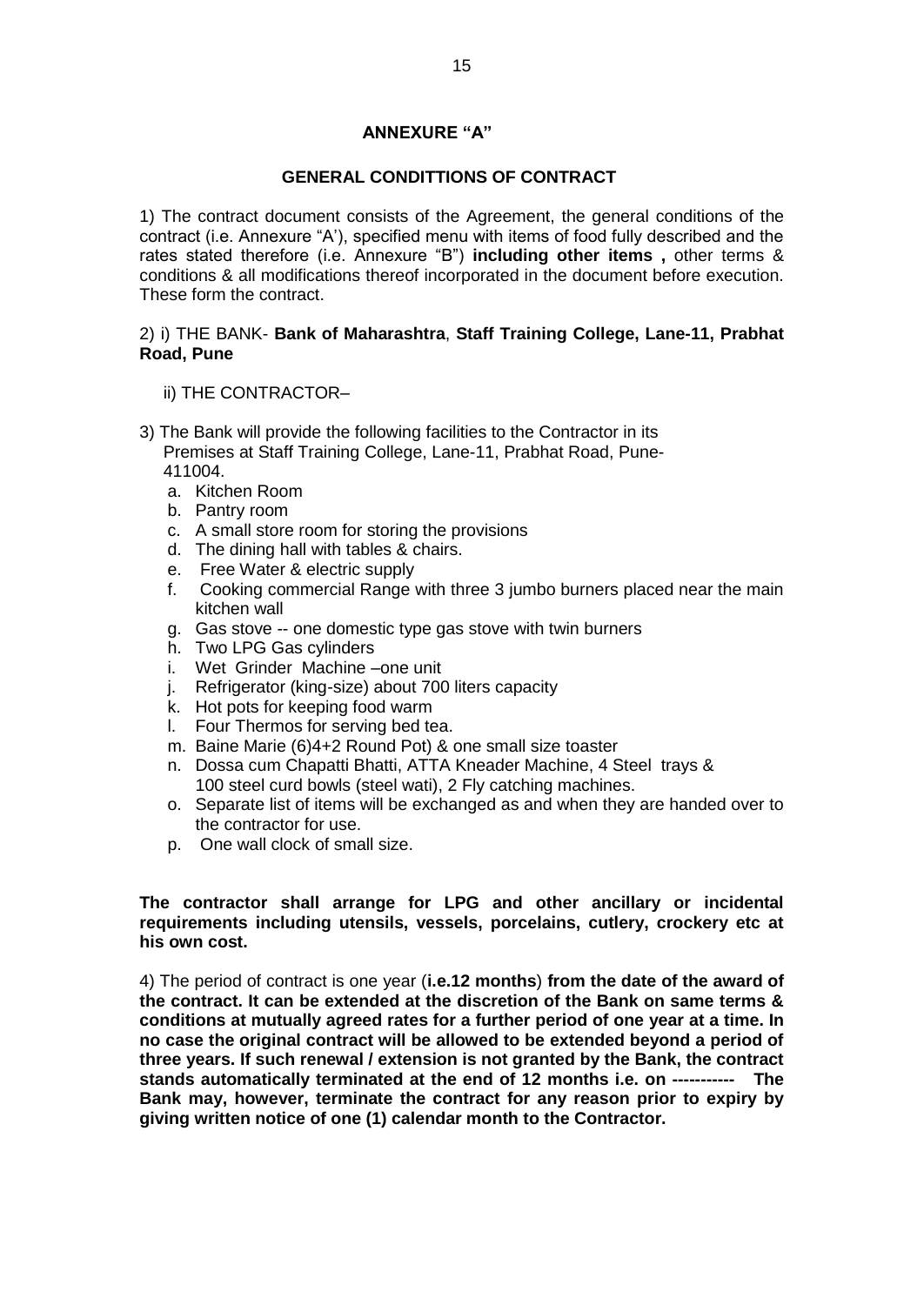5) Utensils, vessels, porcelains, cutlery, crockery and all other items used for cooking, storing and serving will be subject to inspection by the Bank or any authorized representative and / or representatives of the Bank and or

Employees of the Bank. All these items of utensils etc will be washed in **HOT** water before any use thereof so as to maintain the highest standard of hygiene in kitchen, pantry and dining hall.

6) Annexure "B" contains various items of daily menu and rates thereof, which are inclusive of all types of taxes applicable during currency of this contract period and agreed between the Bank and the Contractor. **The Contractor shall procure best available standard ingredients and materials required for preparation of food such as oil, ghee, milk etc.** These items and ingredients of food preparation etc will always be made available for inspection as to the manufacture and its quality, to the authorities of the Bank at all reasonable time, and the Contractor shall specify manufacturers of ingredients if the Bank calls for the said information.

7) Items included in Annexure "B" may be added or removed from "the Menu" by mutual written agreement between the Bank and the Contractor only.

8) **The contractor shall maintain highest standards of hygiene and cleanliness in all respects, that is to say the cooks and persons serving the food shall observe cleanliness, neatness, and decorum etc.**. The ingredients to be used should be of best quality by market standards, pure, clean and safe for human consumption. The place of cooking and serving, the utensils, apparels etc. should be absolutely hygienic and clean. It will be the responsibility of the contractor to ensure that kitchen & total area around kitchen, dining hall, washing area etc is kept clean every day. The contractor & his Manager will ensure that the wastage of the kitchen & leftover from the food served, preparations etc., is to be ideally disposed off daily out of the premises as per the rules of the Local Municipal Authority; with a view neither to cause any environmental hazards to the college nor to the vicinity nearby bin any case. The contractor shall observe all norms laid down by the Food & Drug Administration Department of Maharashtra State & Pune Municipal Corporation in this respect.

#### **The Bank reserves the right to terminate the said contract at any time on the ground of poor quality of food served & ineffective services rendered by the service provider. The Bank will be the sole Judge to determine these facts.**

9) The work will be carried out by engaging adequate number of personnel, such as Manager, supervisor, cooks, dish washers, cleaners, serving waiters for table service etc. who have required skill.

10) The contractor will provide 2 to 3 sets of uniforms & badges ( ID cards ) to the workers for identification & shall be well maintained & cleaned, ironed by them & the said employees of the contractor will present themselves in such uniforms at all times of functioning & working of the canteen. The contractor will ensure that the police verification of all his employees has been done by him at his own costs.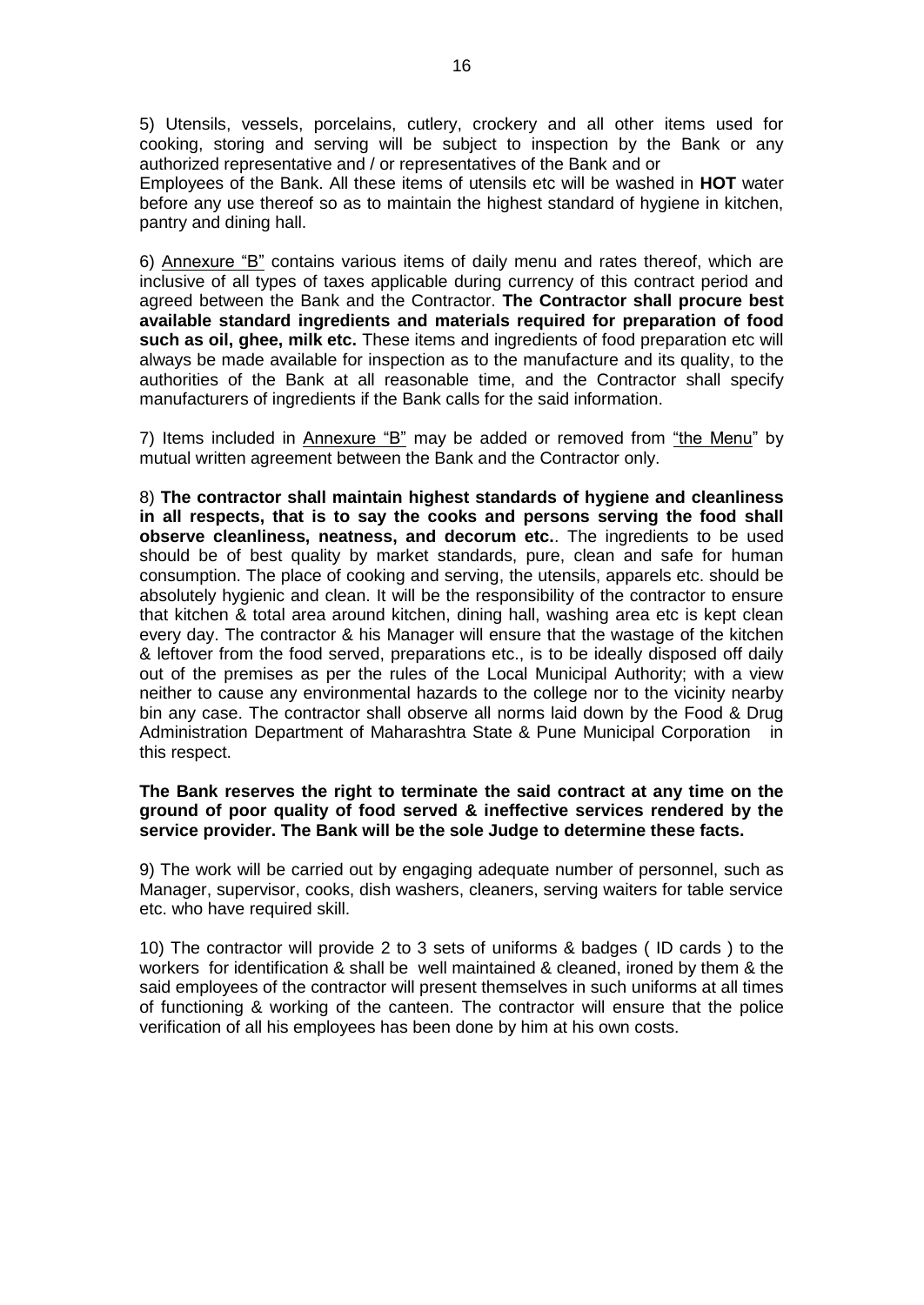11) The contractor shall appoint and inform the name of some responsible person from his Team, designated as Supervisor / Manager, who shall always

be present at all reasonable times, and who will for all practical purposes represent the contractor and the instructions issued to such representative Supervisor / Manager will be deemed to have been issued to the Contractor and written communication handed over to the said Supervisor / Manager shall be deemed to have been given to the Contractor. The said Supervisor /

Manager shall immediately attend to and fulfill the inadequacies / instructions / complaints / requirements etc.

12) The contractor shall ensure that the workers conform to discipline enforced by the Bank within the premises. If any employee of Contractor steals or tampers with or damages any records, furniture, fixtures or other property of whatsoever nature of the Bank or misbehaves and commits any misconduct in the opinion of the Bank, (the Bank's decision being final in this respect), then the Bank will be entitled to ask the contractor to / forthwith remove such worker from its services and / or see that such worker does not enter in to the Bank's premises thereafter, and the Contractor will be bound to carry out such instructions of the Bank & the Bank is also entitled to recover any financial loss from the contractor that may occur to the Bank due to the misbehavior of such employee of the Contractor.

13) The workers will carry out the jobs without causing any inconvenience to the officers of the bank & the participants. The Bank may change the timings of the mess as per the requirements / convenience of the bank & its officials under intimation to the Contractor.

14) It is specifically agreed to and understood by and between the parties hereto that there shall be no privity of contract as between the Bank and the workers of the Contractor.

15) All requirements and liabilities, compliances under various Labor Laws such as ESI, P.F., Payment of wages Act, Shops & Establishments Act, Workmen's Compensation Act, the Contract Labour (Regulation and Abolition) Act, etc., will be observed and incurred by the Contractor only. The contractors shall be solely responsible to comply with the provisions of contract, Labour Act along with other applicable laws.

16) The Contractor shall maintain his own muster roll and wage registers of its workers as required by Law.

17) The Contractor will maintain complaint / suggestion register, which will be made available to the participants on demand & should be presented to the officials of the bank every month for inspection.

18) Generally, all training programs end on Saturday and new training programs normally commence from Monday, hence mess services will not be normally required from Saturday at 18.00 p.m. onwards till Sunday 15.00 p.m.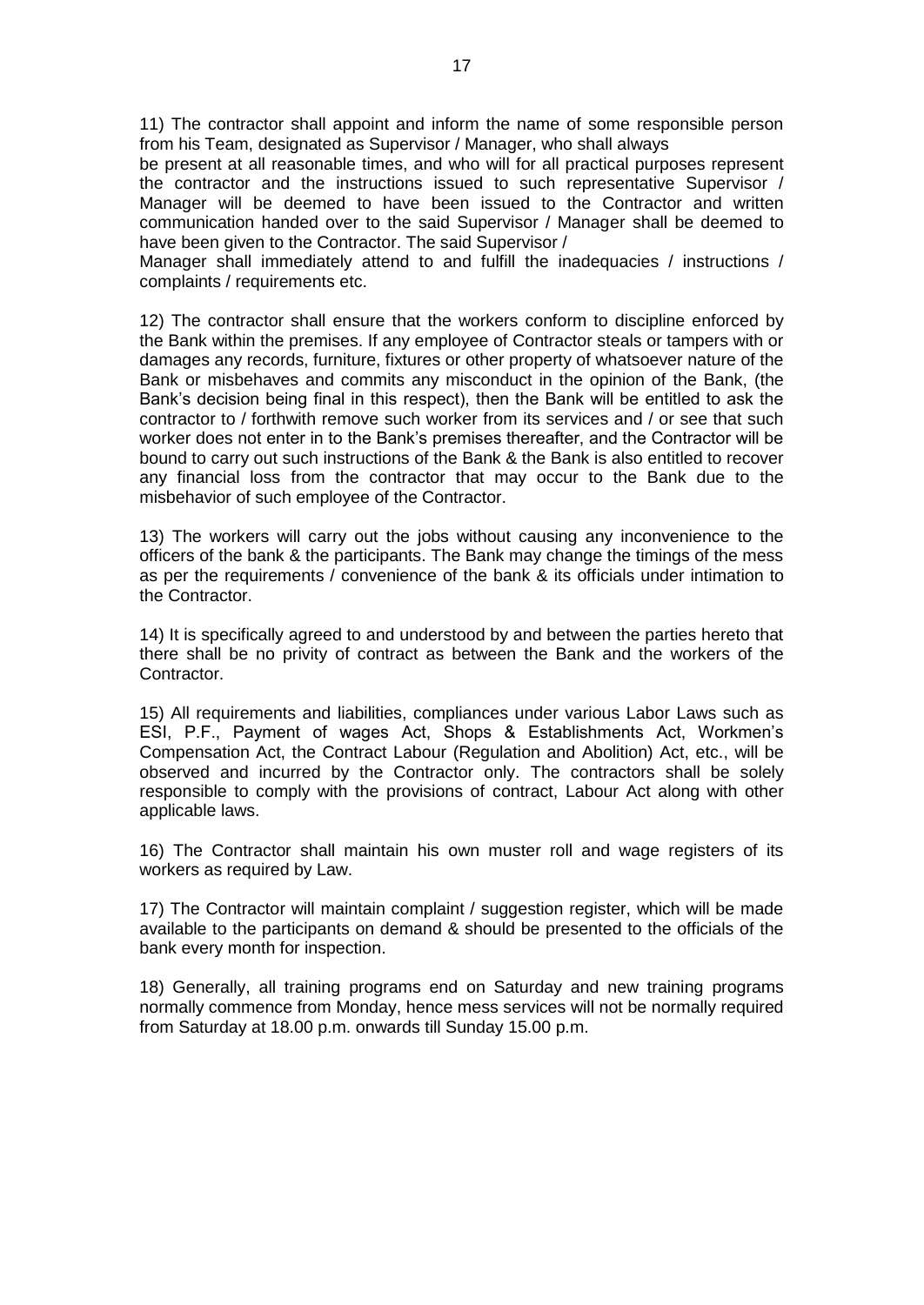Programs may be of one, two or more day's duration. Accordingly, mess Services will have to be provided on the basis of attendance. Also, during the Period from 15<sup>th</sup> March to 15<sup>th</sup> April & from 15<sup>th</sup> September to 15<sup>th</sup> October in a year, there may not be any training programs & hence mess services may not be required during this period.

However, if the Bank decides to conduct some training programs, seminars, workshops etc. during that period, the Contractor will be required to provide mess services as per the need of the Bank at short notice. The Bank will give necessary intimation in this respect to the Contractor.

The contractor will also provide mess services for more persons as and when required at short notice. The contractor will also provide service to the staff, officials of the bank & guests as and when required with proper decorum.

19) **Bank will pay the bills based only on actual number of persons availing the mess facilities.** The Contractor shall maintain separate record on daily basis of the members availing mess services and such record shall always be made available to the Bank or any of its authorized officials for verification and inspection at any given time.

20) The Contractor shall submit the bills (Tax invoices) for services provided on monthly basis at the end of each calendar month. The Bank shall pay **the bills after verification, within a reasonable period. Billing will be on actual basis.**

21) TDS if any, shall be deducted at source out of payments to the Contractor as per statutory rules and regulations in force from time to time under the Income Tax Act.GST as applicable by statute will be paid by the bank.

22) **No escalation in rates of items shall be considered during the Contract period on any grounds including that of escalation of prices of raw material / Labor charges / other expenses etc.**

23) The Contractor shall **deposit with the Bank a sum of Rs.30,000/- (Rs. Thirty Thousand only**) during the period of contract for due performance of the contract. Any breach of the terms and conditions of this contract on the part of the contractor shall render this deposit liable to be forfeited by the Bank.

24) The Bank will be entitled to recover from the Contractor, such losses / damages, if it is proved that the damage / loss caused to the property / materials of the Bank is due to the negligence / intention of the contractor / workers or employees of the contractor.

25) If the contractor fails to abide by and / or maintaining the conditions of hygiene and cleanliness as stated in the above mentioned General Conditions of Contract and or fails to follow other stipulations and conditions of this contract and / or fails to supply the items of menu in the prescribed manner, prescribed rates in the prescribed standards, qualities and weights and measures, at desired time/place; then besides the other rights available to the Bank, including the right to forfeit the amount of security deposit, the Bank shall also be entitled to terminate the said contract /agreement and arrangements **by giving 30 days notice in writing**.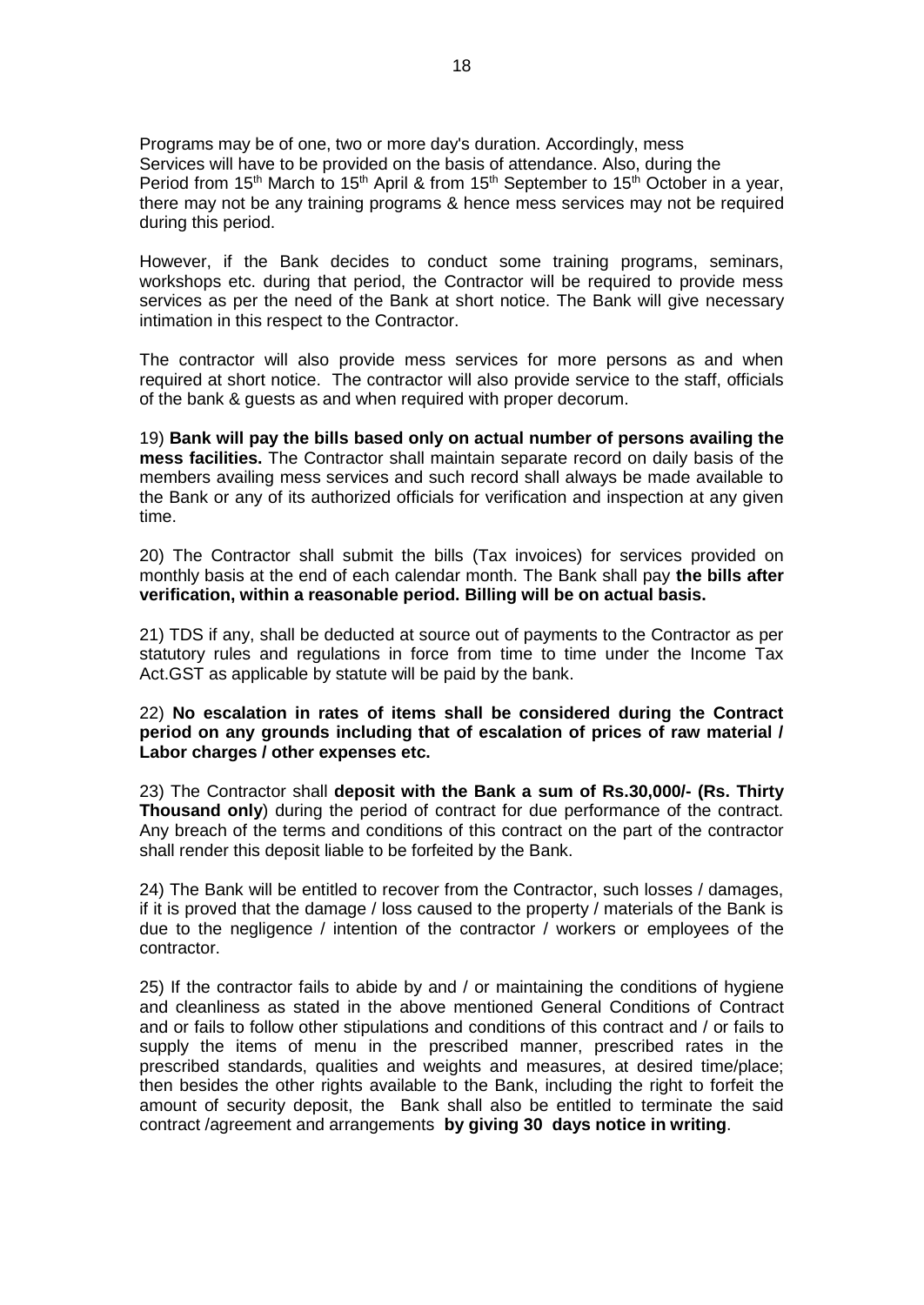26) The contractor is entitled only for "use of premises for facilitating catering services." and does not in any way, under any circumstances, acquire any other rights, lien or privileges on the said premises in any form whatsoever. The Contractor hereby agrees to use the said premises and furniture and equipments and all those facilities mentioned in para (3) herein above, cleaned, **maintained and kept in the best state of repair at his own costs and in general in a state of cleanliness, conducive to ideal hygienic conditions.**

27) The Bank agrees to provide water supply and electrical power supply free of cost to the Contractor during the period of contract.

28) Necessary gas connection including piping and initial installation of cylinders will be provided to the contractor. The Contractor shall also pass receipt of acknowledgement of such connection to the Bank. The Contractor shall pay all bills of consumed gas to the suppliers directly under advice and intimation to the Bank.

29) All disputes and differences of any kind whatsoever arising out of and in connection with this contract whether before or after the determination abandonment or breach of the contract shall be referred to committee appointed by the Bank, who shall state the decision in writing. Such decision may be in the form of an award. Decision of the committee shall be final and binding on the parties on the contract & without appeal.

30) The security & upkeep of the gas, cylinders, and connections during & after the use within the college premises is the sole responsibility of the contractor.

31) The service provider agency hereby agrees to return the Bank all materials supplied by the Bank to them on termination of contract, for any reason whatsoever in good condition. On termination of contract, the agency also shall discontinue use & hand over peaceful possession of Banks premises with furniture & fixtures & articles there in.

**32) All personnel employed by the Agency or contractor shall be medically fit for handling food & certified for fitness before employment & every six months thereafter by a qualified medical institute / hospital. The medical fee will be borne by the contractor.** 

**33) In the event of the contract being terminated or non renewal upon its expiry or during the running of the contract the Service provider terminates the services of its employees for any reason whatsoever, it shall be the responsibility of the contactor to pay their monitory as well as legal dues.**

**Any liability on account of nonpayment of legal dues to its employees in the above circumstances would rest exclusively upon the contractor& the Bank shall not be liable for the consequences arising thereon.** 

**34) Contractor shall indemnify, protect and save the Bank and hold the Bank harmless from and against all claims,losses,costs,damages,expenses, action suits and other proceedings,(including reasonable attorney fees),relating to or resulting directly or indirectly from .**

**1) An act or omission of Contractor, its employees its agents, in the performance of the services provided by this contract,**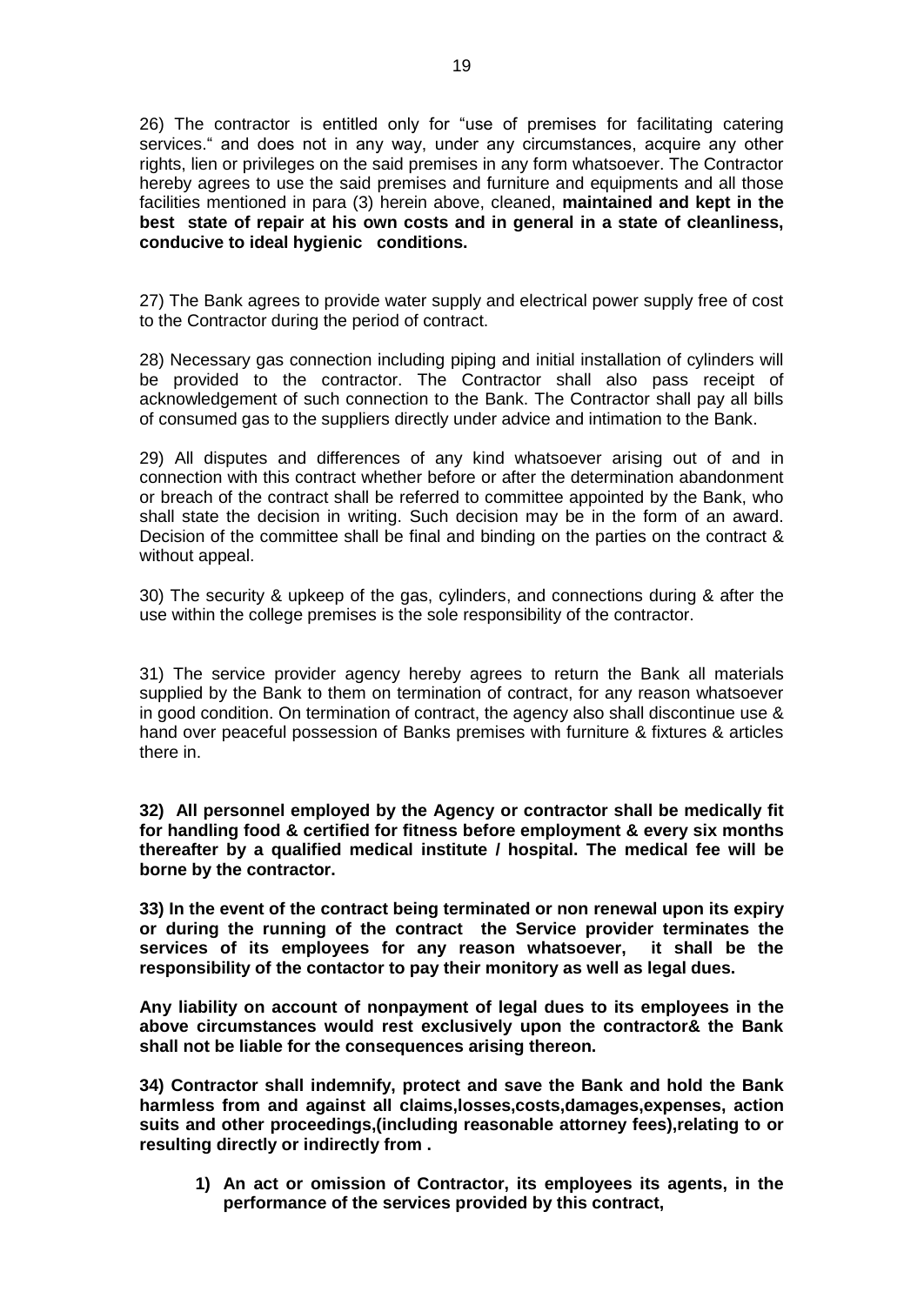- **2) Breach of any of the terms of this agreement document or breach of any representation or warranty by Contractor,**
- **3) Use of the allocated site and or facility provided by Contractor,**
- **4) Infringement of any patent, trademarks, copyrights, Intellectual Property Rights, etc. or such other statutory infringements in respect of all components used to facilitate and to fulfill the scope of the site requirement.**
- **5) Contractor shall further indemnify the Bank against any loss or damage arising out of claims of infringement of third party copyright, patents, or other intellectual property, and third party claims on the Bank for malfunctioning of the equipment providing facility to Banks equipment at all points of time.**
- **6) Contractor shall indemnify the Bank and undertake to keep the Bank fully saved and indemnified against any loss, action or claim arising out of or in respect to error, misconduct, fraud, misbehavior or violations of any laws committed by Contractor or its employees/agents persons employed by third parties.**
- **7) This indemnification is only a remedy for the Bank Contractor/Partner is not absolved from its responsibility of complying with the statutory obligations as specified above. Indemnity would cover damages, loss or liabilities suffered by the Bank arising out of claims made by its customers and /or regulatory authorities.**

#### **Other terms & conditions**

1) Contractor shall be paid charges for minimum 10 persons for the period of the training of the batch. This provision of minimum 10 persons will not be applicable on Saturdays, Sundays, and holiday when no training is conducted. In exigencies, training /workshop /seminar may may be conducted even on Sunday/Holiday for which mess services will have to be provided during this period.

2) College is expected to run for about 240 training days in a year. Period of holidays and off training days will be communicated in advance.

3) The contractor will ensure that adequate number of persons are deployed in the kitchen for preparation of the food and also to serve the participants in dining hall.

4) One supervisor/Manager should be appointed to ensure smooth functioning of the canteen and the quality of food as well as services offered to the participant officers.

#### **5) The contractor shall have to sign formal contract with the bank Containing all the terms & conditions contained therein** above.

- 6) Canvassing in connection with tenders in any form is strictly prohibited.
- 7) The Bank is not liable to pay interest on earnest money. The earnest Money of the unsuccessful bidder will be refunded without any interest soon after the decision to award the work is taken
- 8) While deciding upon the selection of the service provider, emphasis will be given on the ability & competence of applicants to do quality work within the specified time schedule.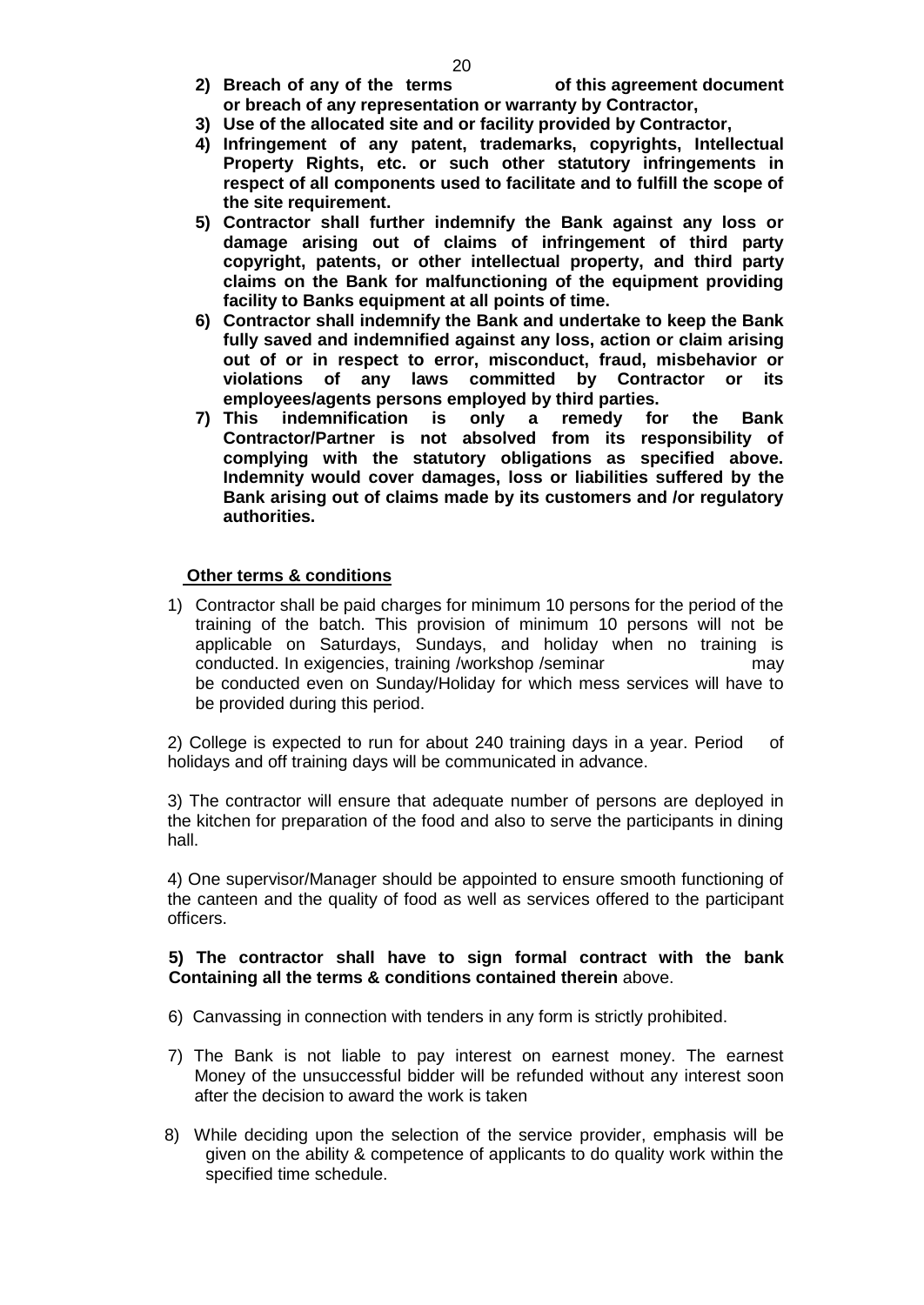- 9) The catering service provider shall comply with any other instructions which may be issued from time to time by the Bank.
- 10) **The contractor will not assign the contract to the other contractor / subcontractor. He shall not sublet any portion of the contract except with written permission of the Bank i. e. Staff training college.**

#### **ANNEXURE"B"**

#### **FINANCIAL**

**REQUEST FOR PROPOSAL FOR THE PROVIDING CATERING SERVICES AT (A) BANK OF MAHARASHTRA, Staff Training College,Lane- 11 Prabhat Road** 

- **Pune 411004.**
- **(B) Staff Training Centre Dahanukar Colony Pune.**
- **(C) ITTI Deccan Gymkhana Pune 411004**

| S.<br><b>No</b> | <b>Nature</b>                         | <b>Particulars</b>                                                                                                                                                                                                                                                                                                                                                                                                                                                                                                                                                                                                                                                     | <b>Service</b><br><b>Timings</b>                                      | <b>Amount</b><br>(Rs.) |
|-----------------|---------------------------------------|------------------------------------------------------------------------------------------------------------------------------------------------------------------------------------------------------------------------------------------------------------------------------------------------------------------------------------------------------------------------------------------------------------------------------------------------------------------------------------------------------------------------------------------------------------------------------------------------------------------------------------------------------------------------|-----------------------------------------------------------------------|------------------------|
| $\mathbf{1}$    | Morning                               | One full cup of Tea/Coffee/Milk 150 ml                                                                                                                                                                                                                                                                                                                                                                                                                                                                                                                                                                                                                                 | 5.45am - 7.00                                                         |                        |
|                 | Tea / Coffee                          | in each room with or without sugar                                                                                                                                                                                                                                                                                                                                                                                                                                                                                                                                                                                                                                     | am                                                                    | Rs.                    |
| $\overline{2}$  | <b>Break-Fast</b>                     | Veg.<br>Like<br>Idli-sambar<br>$\overline{\phantom{a}}$<br>chutney,<br>Medu/potatowada-sambar / chutney,<br>Masala-dosa-, Uttapam,<br>Uppma,<br>Misal-pav, Kanda-poha, Puri-bhaji,<br>Chole-bhature, Alu-paratha<br>with<br>Chutney & curd, sabudana khichadi /<br>wada with curd, Upawas chivda with<br>potato / banana wafers, with one<br>banana / seasonal fruit, milk with corn<br>flakes and one cup of Tea / coffee.<br><u>OR</u><br>Non-Veg.<br>Egg Omlette (Two-Eggs) / Two Boiled<br>eggs, with 4 slice of bread, butter /<br>Sauce / jam plus one<br>banana/<br>seasonal fruit / one laddu / barfi, milk<br>with corn-flakes and one cup of Tea /<br>coffee | $8.15--9.30$<br>am<br><b>Timings</b><br>to<br>be followed<br>strictly | <b>Rs</b>              |
| 3               | <b>Morning Break</b><br>Tea, / coffee | One full cup Tea / coffee / Bourn vita<br>/energy drink; 150 ml sugar as per<br>requirement.                                                                                                                                                                                                                                                                                                                                                                                                                                                                                                                                                                           | $1130 - 11.45$<br>am                                                  | Rs.                    |
| $\overline{4}$  | Lunch                                 | Full veg.-meal, starting with soup<br>daily change, & consisting of<br>Chapaties & puri / bhakari, Basmati<br>rice / Jeera rice/ pulao / masala<br>khichadi,<br>rice/dal<br>one<br>South<br>Maharashtrian vegetable curry , one<br>North Indian vegetable / paneer item,<br>dal, salad / raita, dry / wet Chutney /                                                                                                                                                                                                                                                                                                                                                    | $1.00---2.00$<br>pm                                                   | Rs.                    |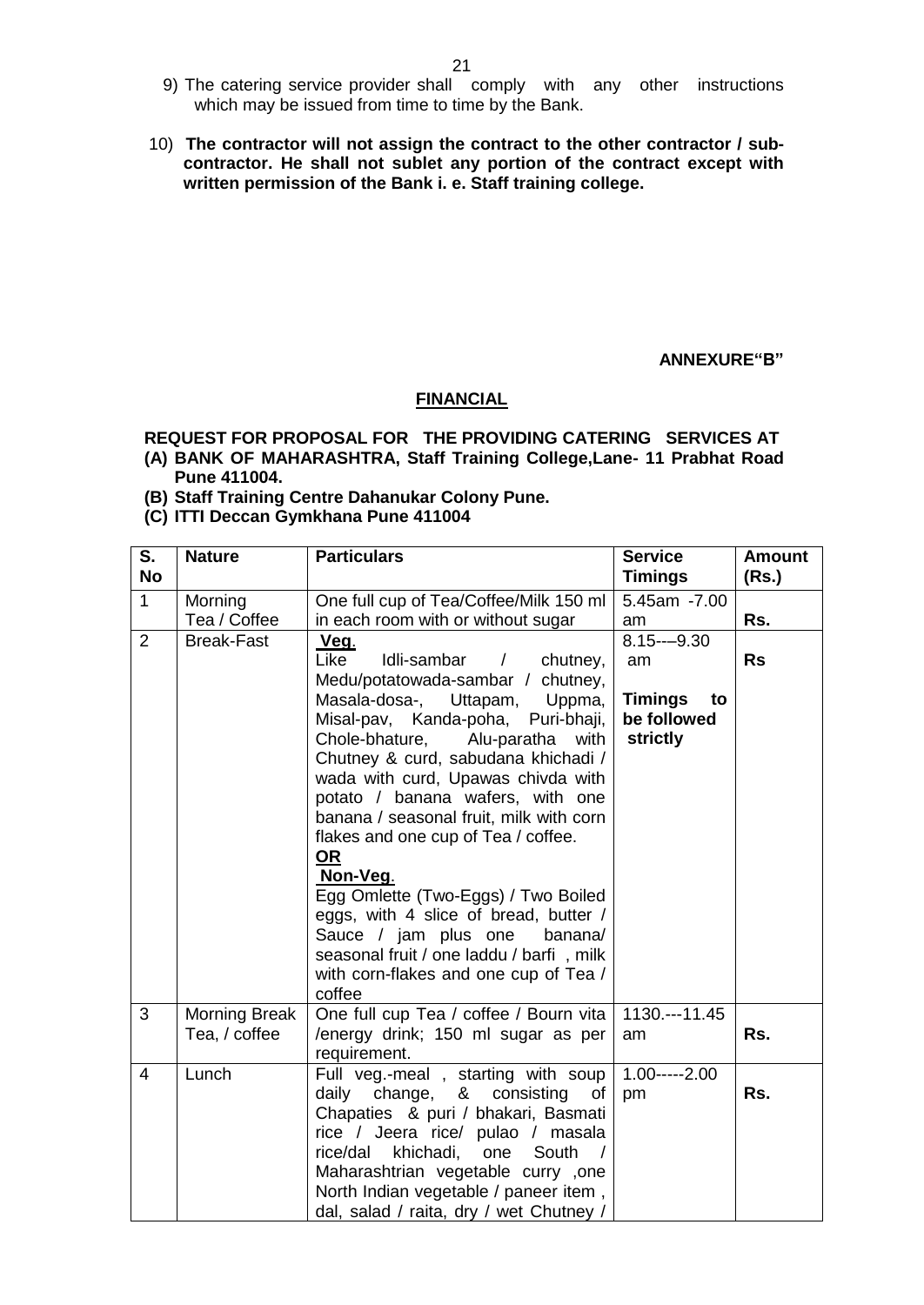|  | pickle for taste , papad, curd /          |  |  |  |
|--|-------------------------------------------|--|--|--|
|  | buttermilk, Upawas-Chivda / finger        |  |  |  |
|  | chips / sabudana-wada / Sabudana          |  |  |  |
|  | khichadi and one limited good quality     |  |  |  |
|  | sweet dishlike puran-poli with ghee,      |  |  |  |
|  | modak / burfi / balushahi / basundi /     |  |  |  |
|  | shrikhand / amrakhand / gulab-jam /       |  |  |  |
|  | rasgulla / fruit salad, rabdi with Jilebi |  |  |  |
|  | , Ice cream, etc of 150 grams.            |  |  |  |

| 5              | Afternoon              | One full cup Tea / Coffee, 150 ml with | $3.30---3.45$ |         |
|----------------|------------------------|----------------------------------------|---------------|---------|
|                | <b>Tea&amp; Coffee</b> | sugar as per requirement.              | pm            | Rs.     |
|                |                        |                                        |               |         |
|                |                        |                                        |               |         |
|                |                        |                                        |               |         |
| 6              | Evening                | One full cup Tea / Coffee 150 ml with  | $5.30---5.45$ |         |
|                | Tea / Coffee           | light snacks like pakoda / samosa /    | pm            |         |
|                | & Snacks               | kachori / wada-pav /batata wada/       |               | $Rs. -$ |
|                |                        | sabudana wada/ 4 slices with jam /     |               |         |
|                |                        | buttermaska/VegSandwich/Cheese         |               |         |
|                |                        | Sandwich/ pattice / kanda-potato-gol   |               |         |
|                |                        | bhajji / bonda,/ chakali / non-oily    |               |         |
|                |                        | chivda / 4 cream or marie / milk       |               |         |
|                |                        | /namkin biscuits, Upwas Chivda --      |               |         |
|                |                        | Potato / banana wafers etc.            |               |         |
| $\overline{7}$ | <b>Dinner</b>          | Full Veg. meal (without soup) as item  | $8.30--9.45$  |         |
|                |                        | no 4 lunch with Limited Non-Veg        | pm            | $Rs-$   |
|                |                        | dish as at Item No 8 to be served      |               |         |
|                |                        | twice a week normally (Wednesday &     |               |         |
|                |                        | Friday)                                |               |         |
| 8              | Non-Veg Dish           | Chicken dish( pieces weight 200        |               | $-$     |
|                |                        | grams)                                 |               |         |
|                |                        | Egg- masala -curry (Two-Eggs)          |               |         |
|                |                        | Mutton dish or Seafood preparation     |               |         |
|                |                        | NON VEG dishes are to be supplied      |               |         |
|                |                        | on Wednesday & Friday either           |               |         |
|                |                        | during lunch or dinner as advised      |               |         |
|                |                        | by the Bank & items served on          |               |         |
|                |                        | Wednesday should NOT<br>be             |               |         |
|                |                        | repeated on Friday.                    |               |         |
|                |                        | <b>TOTAL</b>                           |               | Rs.     |
|                |                        |                                        |               |         |

Note: Since wide choice is given in the Menu- season wise / taste wise / region wise, No single item or items of above Menu be repeated for the same week except dal. Dal should be prepared in any three different ways alternatively like Maharashtrian / South Indian / Dal- tadka or Like North –Indian style.

Other items to be served daily;-

- 1 Daily Basmati Rice only.
- 2 Daily Green Salad cucumber (Kakdi,) Gajar, Onion, tomato, Pickles Mango / lemon